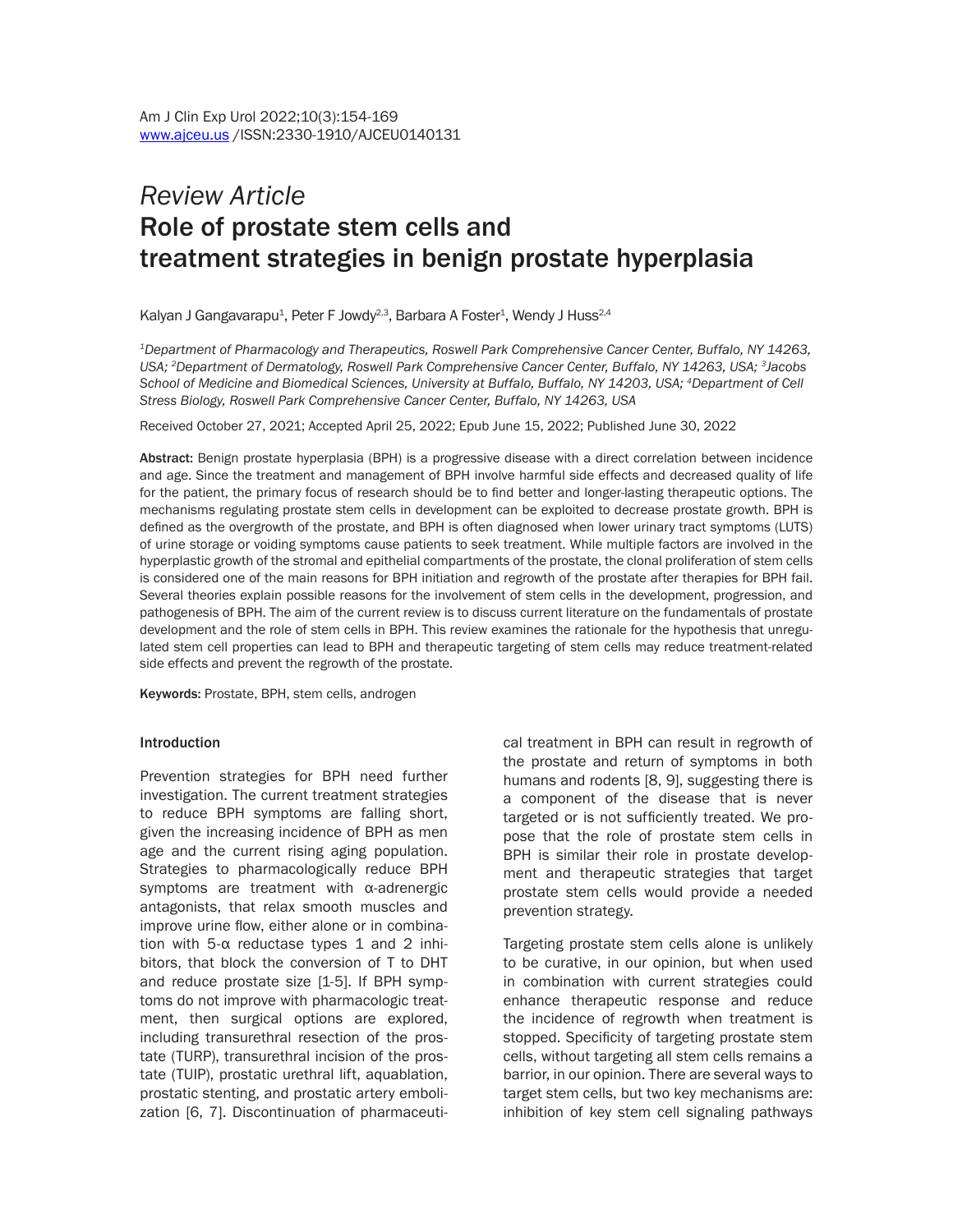and direct targeting of stem cells via surface markers. Signaling pathways involved in stem cell biology include hedgehog, phosphoinositide 3-kinase (PI3K)-AKT, and Wnt [10]. Surface markers can be used for targeted delivery of therapeutic agents to stem cells. In recent studies antibodies against stem cell surface markers are currently being used to deliver nanoparticles with cytotoxic agents specifically to stem cells expressing CD44 and CD133 [11]. In addition to targeting stem cell signaling pathways and directing therapy with stem cell surface markers, several naturopathic medicinal therapies are thought to target prostate stems cells. Qianliening capsule, saw palmetto, *Pygeum Africanum*, and *Hypoxis rooperi* which have been used to target prostate stem cells in BPH with few side effects, may provide an opportunity for early prevention strategies [12, 13]. Even though BPH is a very prevalent disease in older men, not much is known about the biological factors involved in its pathology. In our opinion, given the high incidence of BPH in the aging population, treatment strategies should be developed based on the role of stem cells in prostate development to prevent BPH with aging. In this article the role of prostate stem cells in the etiology and treatment options of BPH in relationship to prostate development are reviewed.

# Etiology of BPH

BPH is a common disease in elderly men and is the most frequent disease treated by urologists. While BPH has not been associated with progression to prostatic carcinoma [14-17], several key regulatory functions are shared between BPH and prostate cancer.

The frequency and incidence of benign nodular hyperplasia increase with age and have a higher prevalence in men over 50 years of age [18- 21]. BPH is often accompanied by LUTS, which, if left untreated, can eventually lead to acute urinary retention that necessitates surgical intervention [21-24]. BPH is caused primarily by hyperplasia of the prostatic stromal and epithelial cells paired with a decrease in apoptosis of prostatic epithelial cells. BPH arises in the periurethral region of the transitional zone of the human prostate, whereas prostate cancer mainly arises in the peripheral zone of the prostate [25-30].

Although the symptoms of BPH cannot be simplified as just urethral resistance, a primary symptom caused by BPH is urinary outlet obstruction. Urinary outlet obstruction, also known as bladder outlet obstruction (BOO), can cause changes in the anatomical features of the prostate gland. Specifically, this occurs as changes in the transitional zone and not in the overall volume of the prostate [29, 30]. The volume of the periurethral region may correlate with the degree of outlet obstruction. Assessment of BPH is based upon clinical history, digital rectal examination (DRE), and urodynamic studies that evaluate urinary flow patterns [31]. Several problematic symptoms of BOO include: poor flow of urine, terminal dribbling, straining, hesitancy, nocturia, and increased frequency and urgency of urination [31, 32]. In addition to DRE, the size of the prostate can also be estimated by a perirectal ultrasound, which is critical in both determining treatment modalities for BPH and evaluating potential underlying prostate cancer. If left untreated, BPH can eventually lead to acute urinary retention and chronic kidney problems [33-35].

Even though BPH is a very prevalent disease in men, not much is known about the biological factors involved in its pathology. Several theories in the scientific community attempt to explain the possible etiology and pathology of BPH. A primary concept suggests that more dihydrotestosterone (DHT) is produced in the aging prostate, which then leads to enlargement [33, 36-38]. However, Walsh et al. demonstrated that the amount of DHT in the hyperplastic prostate is not different from that seen in the normal prostate [39]; suggesting that the presence of a critical amount of DHT is not the only requirement for developing BPH. Several studies have suggested that the amount of DHT present in the prostate is critical in developing BPH by promoting stromal-epithelial interactions and by increasing the number of prostate cells due to stem cell proliferation [16, 33]. Prostate stem cells are thought to undergo clonal expansion and produce transit-amplifying cells which give rise to terminally differentiated luminal cells that are then programmed to undergo apoptosis. In BPH, this process is unbalanced resulting in an enlargement of the prostate. Thus, targeting of prostate stem cells to manage BPH at the source of the increased number of cells could be an effective therapeutic strategy.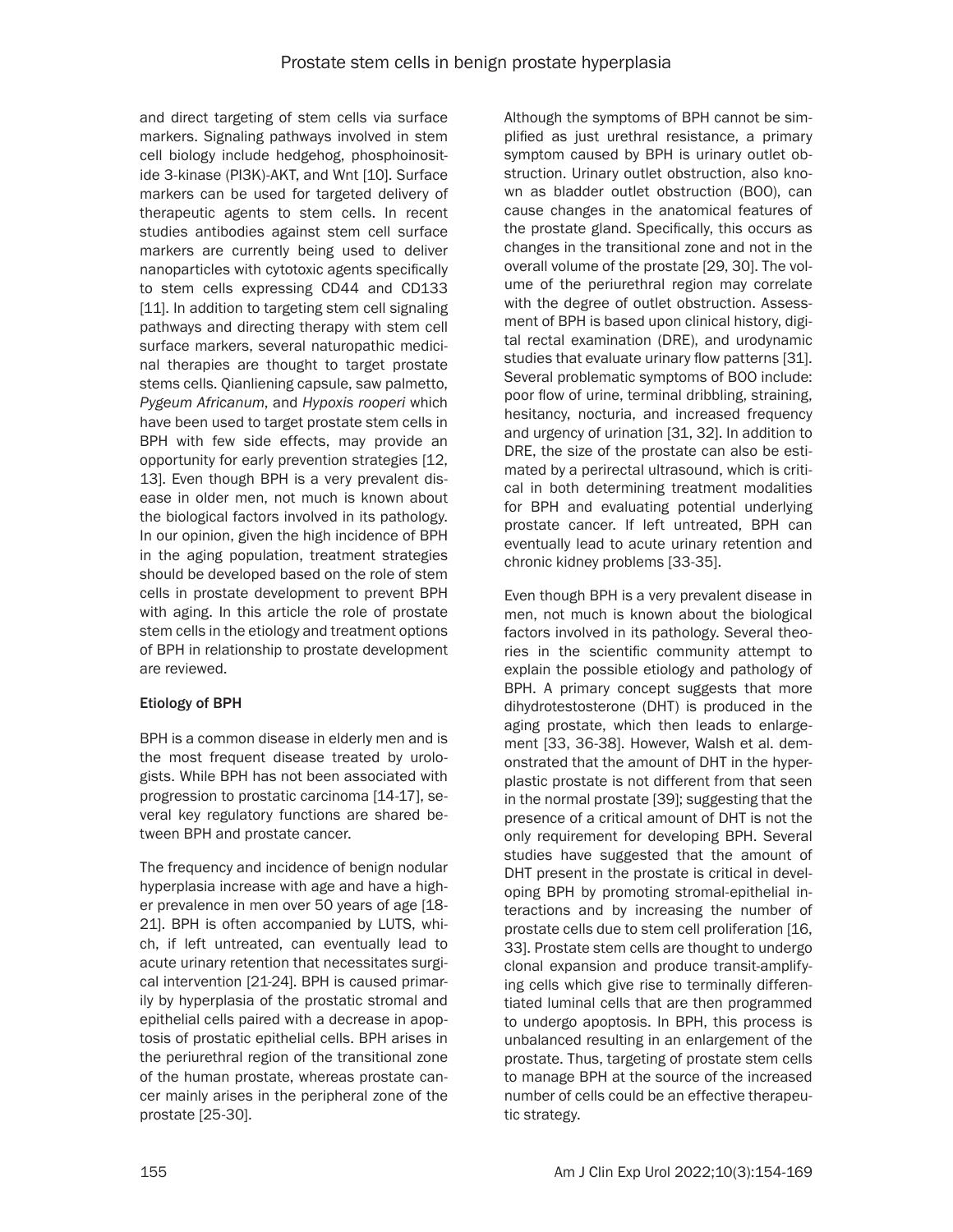In BPH, some cells in the basal compartment have stem cell features, including genomic protection and suppression of cell death. Even though genomic mutations are rare in BPH, epithelial and stromal cell proliferation is increased several-fold in BPH [40]. The stromal to epithelial cell ratio can increase 5-fold in BPH (10:1) compared to normal prostate (2:1), resulting in common BPH symptoms [41]. The interaction between the epithelial compartment and the stroma increases signaling factors that promote epithelial expansion. Signaling between the stromal and epithelial cells is critical in prostatic development, as demonstrated by Cuhna et al. [42]. The theory of stromal and epithelial cell interaction is postulated as "embryonic reawakening" whereby stromal cells secrete growth factors that stimulate adjacent epithelial cell proliferation and vice versa [16] and will be further discussed in section 3b) Prostate Stem Cells.

#### *Aging and androgens*

Aging and hormone variations are two main etiological factors of BPH. Evidence suggests that BPH is a hormonally regulated disease. In studies by Bianch-Frias et al., aging was identified as another risk factor for BPH that may affect the microenvironment and promote pathology in the human prostate. The authors observed that with aging, the prostate stroma shows increased smooth muscle disorientation and decreased expression of collagen-related genes, further suggesting extracellular matrix disorientation [43]. Furthermore, Bianch-Frias et al. observed an increase in the infiltration of inflammatory cells into the inter-glandular space of the aging stroma; with an increase in B-cells, T-cells, macrophages, the chemokine (C-C motif) ligand 8 (CCL8), and the stress response protein, apolipoprotein D (ApoD) [43]. Several studies have suggested a delicate balance of androgens and growth factors within the microenvironment that regulates autocrine/ paracrine signaling is critical for maintenance of normal cellular proliferation and tissue homeostasis [43, 44]. Alterations in the cytoskeletal framework can lead to prostate pathologies, including BPH and prostate cancer [43, 45]. Cytokines, growth factors, and matrix components can be considered critical in maintaining the prostate microenvironment and are potential targets for treating BPH.

Prostatic growth is dependent on androgens. Men castrated before puberty do not develop BPH in their later age [33, 46, 47]. Geller further described how high levels of DHT, an active form of testosterone (T), plays a central role in the development and pathogenesis of BPH, including: "embryonic re-awakening" as explained by McNeal [16], increasing NADPH, and increasing the estrogen-to-testosterone ratio in plasma [47]. Despite a low concentration of testicular androgens in aging men, there is increased activity of 5-α reductase, an enzyme that metabolizes T to DHT, and elevated DHT levels promote the stromal and epithelial growth that leads to BPH [46]. 5-α reductase deficiency, or inhibition of the enzyme, reduces conversion of testosterone to DHT and disrupts many androgen-controlled developmental processes [46, 48]. In adult men inhibition of 5-α reductase results in a decrease in the size of the prostate [46, 48]. The DHT levels and conversion from testosterone were increased in prostatic hypertrophy further supporting the role of DHT in BPH [49]. Later several studies measured elevated levels of DHT in BPH prostates when compared to normal prostates [46, 49-53]. Studies conducted by Walsh et al. refute the idea that low levels of DHT are simply an artifact in a normal post-mortem prostate [39]. Furthermore, separate studies conducted by Morfin [50] and Isaacs' groups [36] support the idea that elevated DHT in BPH prostatic tissue is related to an increase in 5-α reductase enzyme activity, thus demonstrating the effects of androgen-induced metabolic activities on normal and hyperplastic prostates. In addition to androgens, Devlin et al. review the roles of estrogens, insulin, and growth factors in prostate development and growth regulation associated with BPH [54] and are discussed below in section 3) Role of prostate compartments in development and BPH. Although the circulating levels of testicular androgens decrease with age, levels of DHT and AR signaling are high in the aging prostate. Studies show a role for androgens and AR in promoting BPH development [55, 56].

AR regulation of the prostate microenvironment includes the immune system and vascularization within the stroma. Lai and colleagues demonstrated that AR expression in both epithelial and stromal cells attracts infiltrating macrophages [57-60]. The eventual interac-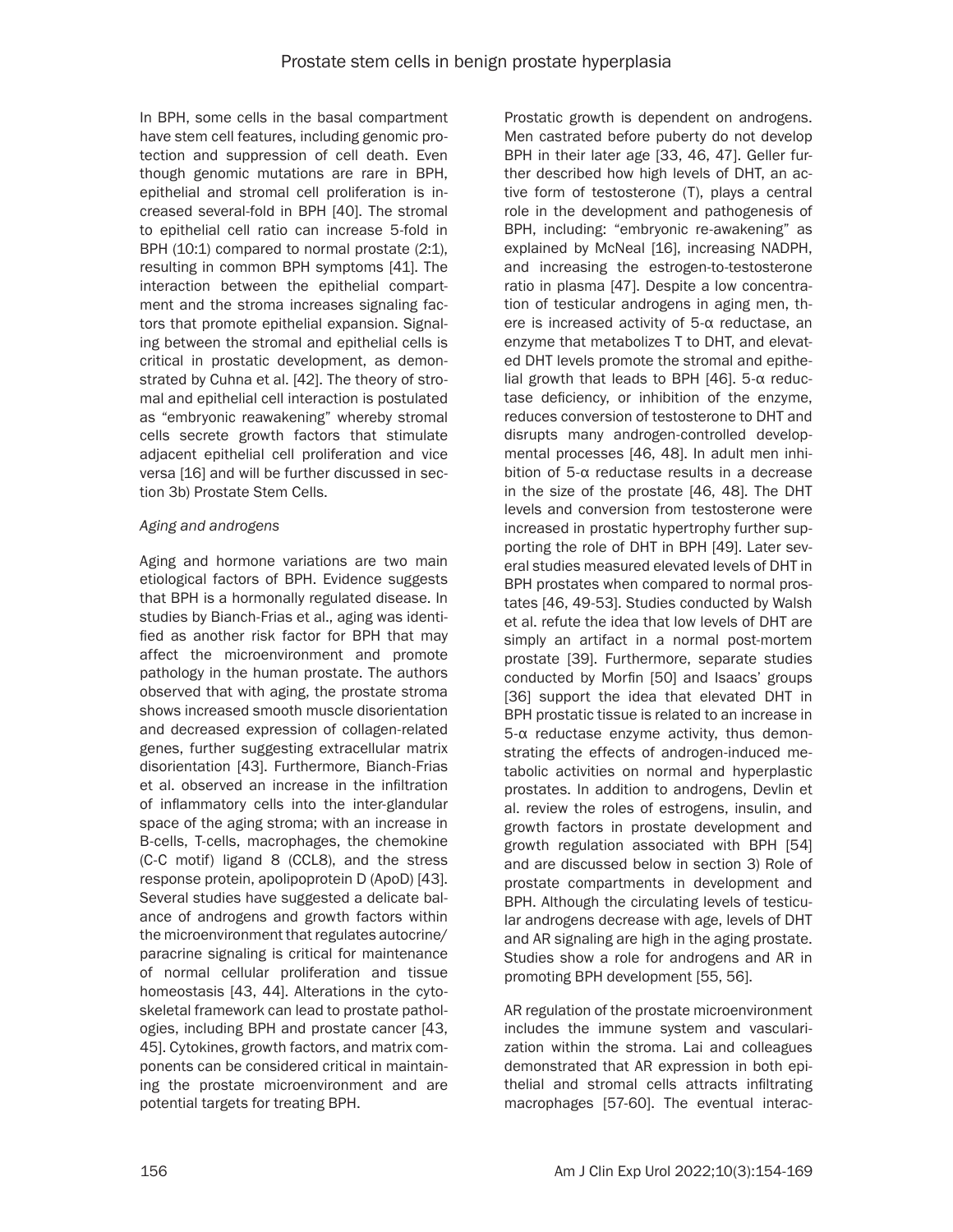tions between macrophages and epithelial/ stromal cells lead to increased expression of transforming growth factor β-2 (TGFβ-2) and chemokine CCL3 respectively [55, 56]. Androgens also regulate the vascular system, where epithelial cellular death during prostatic involution following castration was first described by Kerr et al. [61] and was confirmed as apoptosis [62], and this has been modeled in the human prostate [63]. The epithelial cell apoptosis induced by castration is actually preceded by a dramatic change in the stroma vasculature that may facilitate directly, or indirectly, the signaling of apoptosis of epithelial cells [64]. While dysregulation of androgen signaling is clearly a major contributing factor to BPH, the specific effects on and between multiple cellular compartments within the prostate still need elucidation, and the role of androgen signaling in the prostate stem cell compartment is discussed below.

#### *Inflammation*

Inflammation is a risk factor in BPH by many mechanisms in addition to androgen signaling. McLauren et al. proposed that inflammation and the presence of stem cells in the prostate are the mechanisms triggering the re-awakening of developmental growth in the prostate [65]. Inflammation of the prostate can lead to activation of interleukins-triggered growth pathways in the stroma and epithelium of the prostate [65]. Jerde et al. showed that interleukin-1 (IL-1) induces growth signaling in BPH via activation of insulin-like growth factor (IGF) dependent signaling during prostate development [66]. Along with IL-1, IL-6, IL-8, IL-12, other interleukins are involved in growth signaling during prostate development, and reactivation of growth signaling during inflammation results in regenerate of prostate tissue. Separate studies have emphasized the role of IGF-1 signaling in prostate development and growth [67-69]. Shah et al. reviewed molecular pathways to target in BPH, although targeting inflammation in BPH is not currently thought to be an appropriate therapeutic target [70]. Growth factors and interleukins secreted into the prostate stroma promote several proliferation pathways such as mitogen-activated protein kinase (MAPK), PI3K signaling pathways, and the activation of transcription factors that induce proliferation promoting genes leading to stroma proliferation

[71]. Effector molecules, along with autocrine and paracrine growth factors, work together to cause increased stromal and epithelial cell proliferation, regulated by stem cell maintenance in our opinion, thus leading to the development and progression of BPH.

# *Abdominal obesity*

Increased waist circumference correlates with BPH and is associated with increased inflammation. Abdominal obesity is defined as a waist circumference that is >102 cm (40 inches) and has been linked to the progression of BPH [72]. As the prevalence of a large waist circumference has increased, so has awareness of the associated adverse health factors [73]. A metaanalysis of cohort and case-control studies has identified a positive association with BMI and increased risk of BPH and LUTS [74]. While the mechanisms are not fully understood, Gotera et al. have been studying possible etiologies. They have concluded that waist circumference >102 cm indirectly increases the risk of developing BPH through both IL-6 and hyperinsulinemia secondary to insulin resistance [75]. IL-6, an acute phase reactant, is increased with inflammation, an established risk factor for BPH, and elevated IL-6 is common in abdominal obesity [65]. Thus, an increased waist circumference, which is associated with inflammation, promotes growth signaling pathways that further reinforce the epithelial/stromal interactions and potentially stem cell proliferation that are hypothesized to be a driving factor in developing BPH.

#### Role of prostate compartments in development and BPH

# *Stromal and epithelial paracrine signaling*

Prostate development is initiated through paracrine interactions between the stromal and epithelial compartments. Epithelial and stromal cells show heterogeneous expression of AR [76, 77]. AR expression in the stroma is instrumental in regulating paracrine signaling to induce epithelial cell proliferation. In classic studies utilizing tissue recombination with androgen-insensitive AR<sup>tfm</sup> and androgen-sensitive AR<sup>wt</sup> prostate tissue, Cunha et al. demonstrated that a functional AR is not required in the epithelium but is required in the mesenchyme for androgen-induced growth and bran-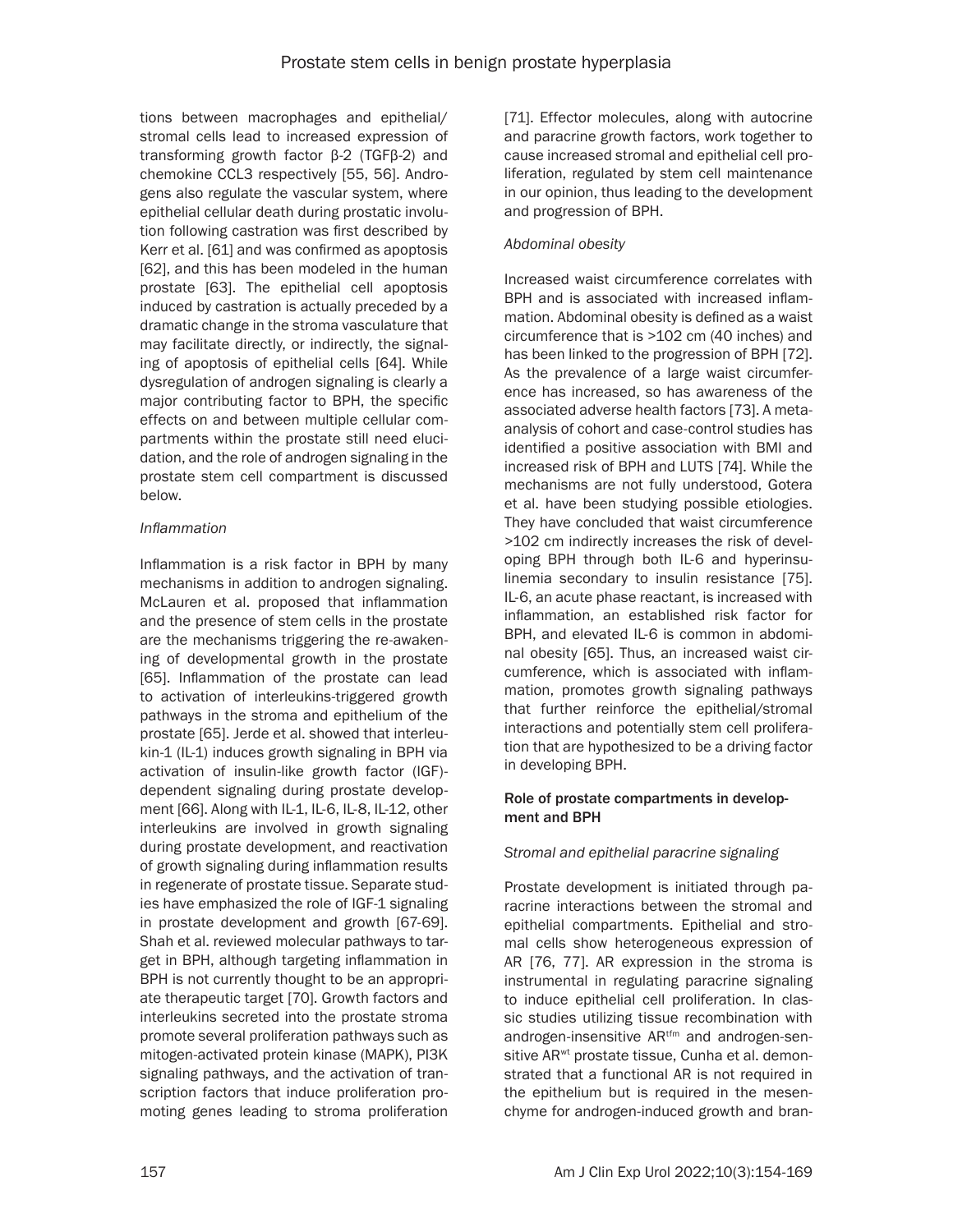ching morphogenesis [42]. However, a functional AR in the epithelium is required for the differentiation of the epithelium into mature prostatic secretory cells [42]. Thus, AR is required for functional differentiation in the adult prostate, and during prostatic development AR regulates many stages including proliferation, branching morphogenesis, and maturation of secretory epithelial cells. Estrogens have long been associated with hyperplasia in rodent models [78] and BPH risks in men [79]. Stromal estrogen receptor (ER)-α and ER-β signaling are both required to regulate androgen signaling [80, 81]. Dr. Cunha thoroughly reviewed the androgen and estrogen-regulated epithelial/mesenchymal interactions [82], and Delvin et al. provide a robust review of the current understanding of the roles of androgen, estrogen, and growth factors in BPH initiation and progression [54].

AR signaling in stromal cells also promotes the secretion of growth factors that act on the epithelial compartment, the immune system, extracellular matrix remodeling, and neovascularization. Paracrine signaling from the prostate stromal compartment is a key regulator of epithelial stem cells during epithelial branching in prostate development [83, 84]. Recently, single-cell RNA sequencing of the developing prostate has further elucidated specific cell populations that express developmental regulators [85]. Regulation of prostate epithelial branching during development initially occurs through paracrine signaling of growth factors from the stroma. Conversely, paracrine signaling from the epithelium also triggers stromal stem cells to differentiate into stromal smooth muscle cells and fibroblasts [22, 86]. The stromal stem cell-derived smooth muscle cell progeny express AR protein and 5-α reductase enzyme [22]. In smooth muscle cells, DHT binding to the AR receptor triggers the expression of several growth and differentiation factors, including IGF-1 [57], fibroblast growth factor (FGF-7) [87], nerve growth factor-β (NGF-β) [42, 88], and vascular endothelial growth factor (VEGF) [89]. TGFβ inhibits androgen signaling in prostate stromal cells [89], and FGF-7 can induce epithelial branching independent of androgen signaling [90]. Additionally, prostate epithelial stem cells initiate prostate proliferation and epithelial branching by Nkx3.1 [91], Notch [81, 92, 93], Foxa1 [83, 94], Shh [95-97], and Wnt [83, 94] signaling. Thus, stromal and epithelial cell proliferation control is a multifactorial process regulated by several growth factors that interact at multiple levels including through the stem cell compartment further discussed below.

### *Prostate stem cells*

In the prostate both the stromal and epithelial compartments contain stem cells, and adult prostate stem cells play a critical role in differentiation and maintenance. Expansion of prostate stem cells in both the epithelial and stromal compartments can lead to hyperplasia in the prostate gland; thus, the size of the prostate is dictated by both the stromal and epithelial compartments. As postulated by Coffey and Walsh, the increase in the size of an organ depends on the balance between cell proliferation and cell death [17, 33]. Studies conducted by Coffey et al. suggested that androgens regulate cellular proliferation and cell death in the prostate and that BPH results from an unregulated stem cell compartment [17, 22, 33]. For example, in the epithelial compartment, stem cells divide and give rise to a compartment of transit-amplifying cells that eventually terminally differentiate into mature luminal cells with an average lifespan of 500 days [98]. The terminally differentiated luminal cells have a finite lifespan and eventually undergo apoptosis. However, due to either a delay or a block in the maturation process as postulated by Isaacs and colleagues [22, 33], this may lead to an increased number of transit-amplifying cells, thus leading to an enlargement in the size of the gland. As a result, the size of the prostate may be defined by the presence of epithelial stem cells and transit-amplifying cells [33]. Historically, prostate epithelial stem cells were thought to reside in the basal layer and give rise to distinct types of progenies which have varying proliferation potentials. Transit-amplifying cells divide and give rise to intermediate cells [22, 33]. Intermediate cells respond to androgens and terminally differentiate into luminal cells [22, 23]. There is evidence of multiple types of epithelial stem cells, including a common basal and luminal stem cell and only luminal stem cells that have been proposed to be a source of recurrent prostate cancer [99- 101]. Thus, the plasticity of the prostate cell compartments is a likely contributor to different cell types identified in BPH by single-cell RNA sequencing [102].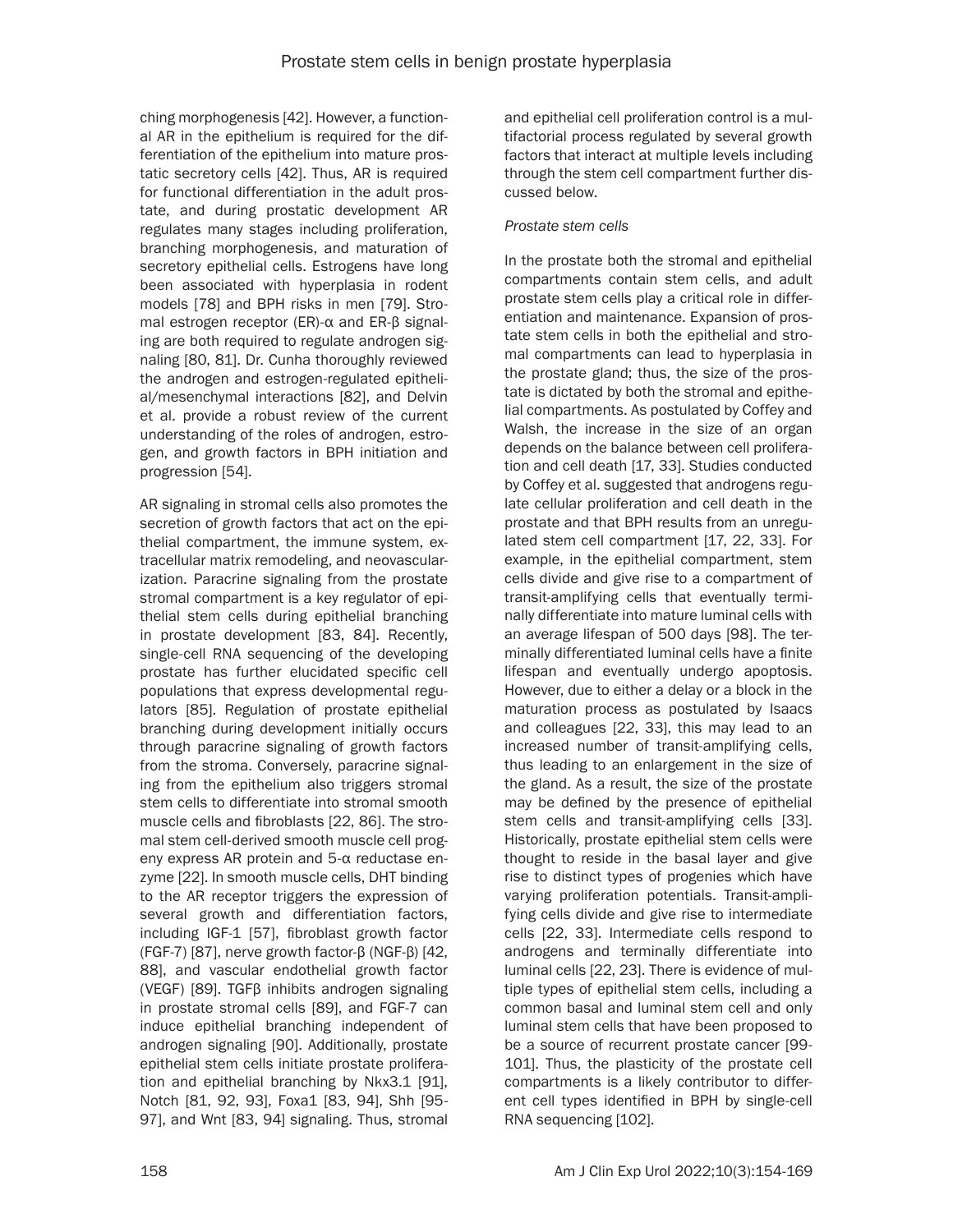The stromal stem cells in the prostate have demonstrated mesenchymal stem cell properties. The stromal stem cells give rise to smooth muscle cells, fibroblasts, adipose, and myoadipose cells with mesenchymal stem cell markers [22, 86]. Additionally, prostate stroma derived from BPH specimens has multipotent properties upon treatment with differentiation agents, suggesting the presence of adult stromal stem cells in the bulk of the prostate stroma [85]. Alternatively, Brennen et al. demonstrated that BPH tissue was infiltrated with mesenchymal stem cells [103]. While the presence of stem cells is hypothesized to be one of the factors leading to BPH, the factors that stimulate differentiation into mature stromal and epithelial cells are not fully understood, particularly as associated with BPH.

#### *Androgen regulation of the prostate stem cell compartment*

The response of epithelial prostate stem cells to androgen levels was shown in seminal work conducted by English et al. and others in the late 1980s. English et al. showed that the prostate gland can undergo regression upon castration and re-growth with subsequent re-administration of testosterone [9]. This regression and re-growth suggest that stem cells not only survive androgen deprivation but also have the capability to respond to androgen stimulation and regenerate an entire prostate gland [9, 104, 105]. Thus, prostate stem cells that survive androgen deprivation therapy (ADT) can regulate prostate size through the uncontrolled generation of stromal and epithelial cells.

ADT interrupts stromal-epithelial interactions and interrupts cell expansion in BPH. Interruption of stromal-epithelial interactions decreases the level of several growth factors, hierarchical differentiation and the total number of stromal stem cells [22, 106]. There are prostate stem cells that survive ADT, and prolonged ADT exposure can conversely cause the stroma to induce proliferation of epithelial cells. ADT alone is not sufficient as a treatment for BPH since resistance mechanisms do not eliminate the stem cells, the cells responsible for prostate growth and stroma signaling. Therefore, understanding the basic mechanisms that trigger the proliferation and/or apoptosis of cells are critically needed to increase our understanding of factors that control the existence and number of stem cells in the prostate. While basal epithelial stem cells of the prostate respond to proliferative signaling and give rise to transit-amplifying/intermediate cells which terminally differentiate into luminal cells, distinct prostate luminal stem cells that bypass the traditional differentiation path were first described in 2014 [107, 108], and were later analyzed with single-cell RNA sequencing [109]. Defects in the maturation process of epithelial stem cells to luminal cells can cause an increase in the number of epithelial cells.

BPH initiation and progression depend on the fine balance between stromal and epithelial cell proliferation and apoptosis. An imbalance in the paracrine signaling that promote proliferation and/or induce apoptosis can lead to abnormal proliferation of stromal cells leading to BPH [110-113]. In BPH, "reawakening" of the embryonic growth, development, and differentiation occurs wherein the stromal compartment reacquires the properties of its embryonic anlagen. In development, the urogenital mesenchyme actively induces the development of the urogenital epithelium into the prostate in the presence of androgens [16, 103]. The proliferation and cell death mechanisms are tightly regulated in the developing prostate, but in BPH, these mechanisms are thought to be deregulated. Uncontrolled proliferation led to the continued proliferation and clonal expansion of stromal and epithelial cells. Additionally, androgen ablation may affect stromal cell function but not the actual number of stromal cells. In BPH nodules, stromal cells have high levels of proliferation and low levels of apoptosis. For example, in BPH the expression of the apoptotic inducer TGF-β1 is decreased, and the anti-apoptotic protein Bcl-2 is increased [110]. Zhang et al. observed a positive correlation between the density of stromal cells and proliferation with an inverse relationship between the density of epithelial cells and apoptosis [114]. Many additional mechanisms regulating epithelial and stromal proliferation and apoptosis have been associated with BPH, including estrogen and hedgehog signaling. Differential regulation of ER-α and ER-β on AR signaling has been shown to regulate prostate growth [81, 92, 93]. Stromal hedgehog signaling is also required for prostate growth and regeneration [95-97] and is currently under investigation in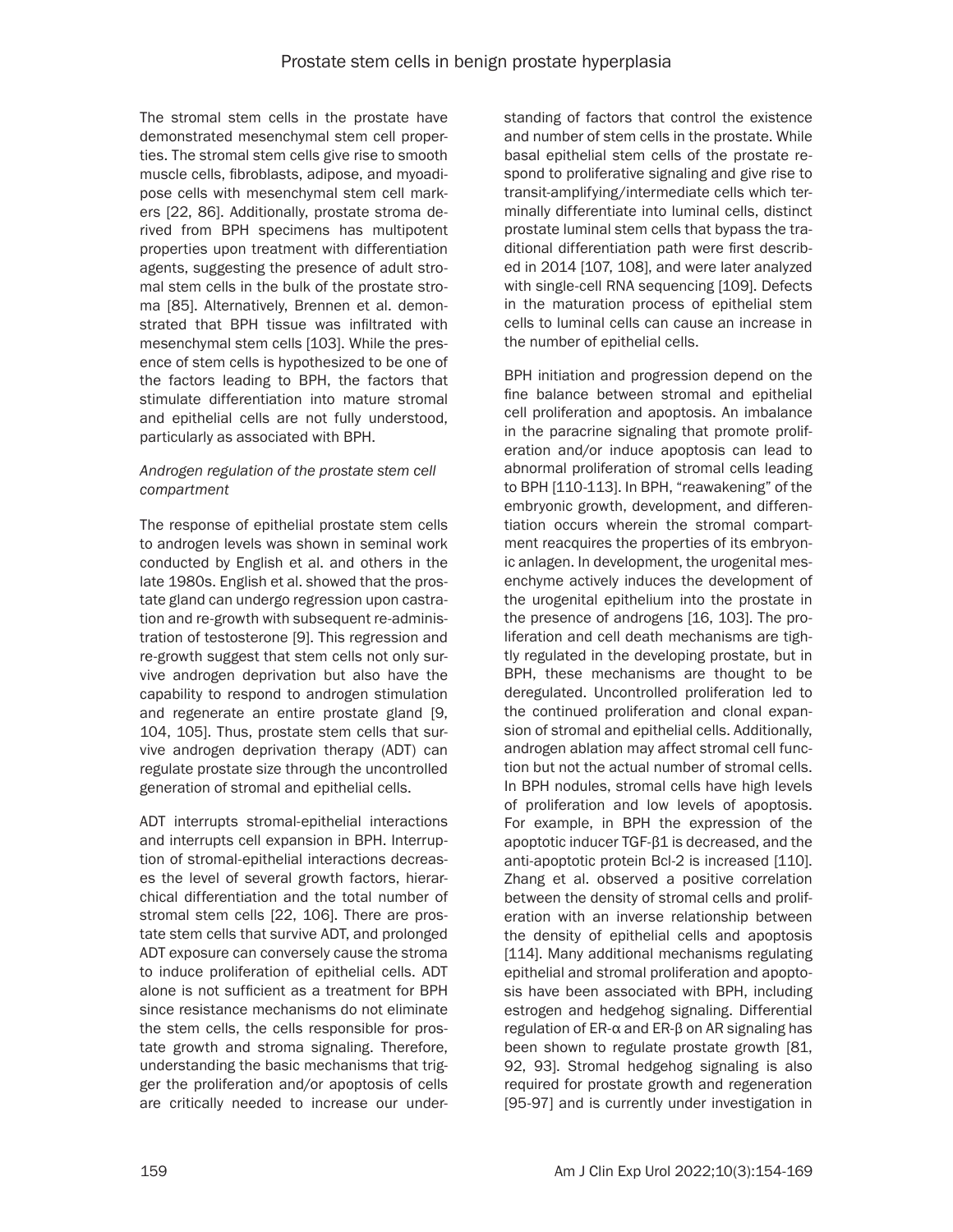BPH and in development as potential therapeutic target to treat BPH [115, 116].

We hypothesize that the total number of stem cells present in the prostate modulates prostatic growth and BPH development. A pool of stem cells is accumulated in the postnatal prostate, which is critical for the development of the prostate to its normal size. Critical physiological levels of androgens are also important for generating the pool of stem cells. The importance of these stem cells in the prostate is evidenced by experiments by Coffey and his colleagues. Boys castrated before puberty do not get BPH even if exposed to high levels of androgens later in life [33, 46, 47]. This suggests that the presence of a critical number of stem cells is important for abnormal development and that this number of prostate stem cells is reached only after puberty. There are also molecular factors that help maintain the pool of stem cells in the prostate. Targeting these molecular factors could help deplete the stem cell pool and reduce prostate size when combined with ADT. BPH patients may be given interventions that target prostate stem cells in combination with ADT to reduce prostate size. The pool of stem cells in the adult prostate is maintained through stromal-epithelial interactions, mediated by growth and survival factors regulated by androgens. Thus, in our opinion targeting prostate stem cells in combination with ADT or other therapeutic interventions like 5-α reductase inhibitor to deplete the stem cell pool to a critical level may result in improved treatment of BPH.

# Rationale for targeting stem cells to treat BPH

Given the decrease in androgen levels with age, a subsequent decrease in proliferation of prostatic epithelium and stroma would be expected. However, Bushman et al. observed that castration of adult mice led to the induction of cells expressing various stem cell markers, including CD44, CD133, Sca-1, and CD117 indicating that a decrease in androgens with age may be compensated by an increase in proliferation of stem/progenitor cells [65]. Crowell et al. demonstrated that Trop2+ luminal progenitor cells expand in the prostate of aged mice and men [100]. PSCA-expressing prostate luminal progenitor cells were increased in BPH tissue compared to normal prostate

[100]. These studies suggest that prostate stem cells increase with age and in BPH and that castration, or ADT, alone may not be sufficient for effective BPH treatment. We propose that inhibiting mechanisms that promote proliferation of prostate stem cells, such as hedgehog signaling and Wnt signaling, may increase the efficacy of BPH treatment.

### Current BPH treatment considerations and options

Once BPH is diagnosed, there are two different options for the patients with bothersome symptoms: (i) medicinal treatments are suggested for patients with symptoms that are bothersome and impede quality of life; and (ii) surgical treatment is usually suggested for patients with recurrent disease who can tolerate a surgical procedure [117, 118].

Current BPH pharmaceutical treatments include finasteride (a form of ADT), and surgical interventions, including TURP and TUIP [119, 120]. ADT and TURP/TUIP have quality of life impacting side effects such as impotence, decreased libido, and abnormal ejaculation. Finasteride or other pharmacologic forms of ADT are used continuously to keep the prostate size under control [119, 120]. Discontinuation of pharmaceutical treatment often results in regrowth of the prostate and return of symptoms, suggesting there is a component of the disease that is never targeted or is not sufficiently treated. Stromal-epithelial interactions and prostate stem cells are two components of the prostate we propose are resisting/surviving the effects of hormone ablation. Though ADT reduces the prostate size, the number of stem cells in the prostate is not decreased since most stem cells are not affected by ADT. Thus, the remaining stem cells regenerate the prostatic tissue when androgen levels return to normal [22]. In addition, prostate stem cells are resistant to apoptosis by α-adrenergic antagonists. Resistance to apoptosis prevents a reduction in prostate size and/or increases the chances of recurrence [121-123]. Therefore, we propose targeting the prostate epithelial and stromal stem cells is important to circumvent prostate regeneration. As suggested by Isaacs [9], ADT treatment followed by radiation therapy is one approach that could inhibit the stromal-epithelial interactions and thereby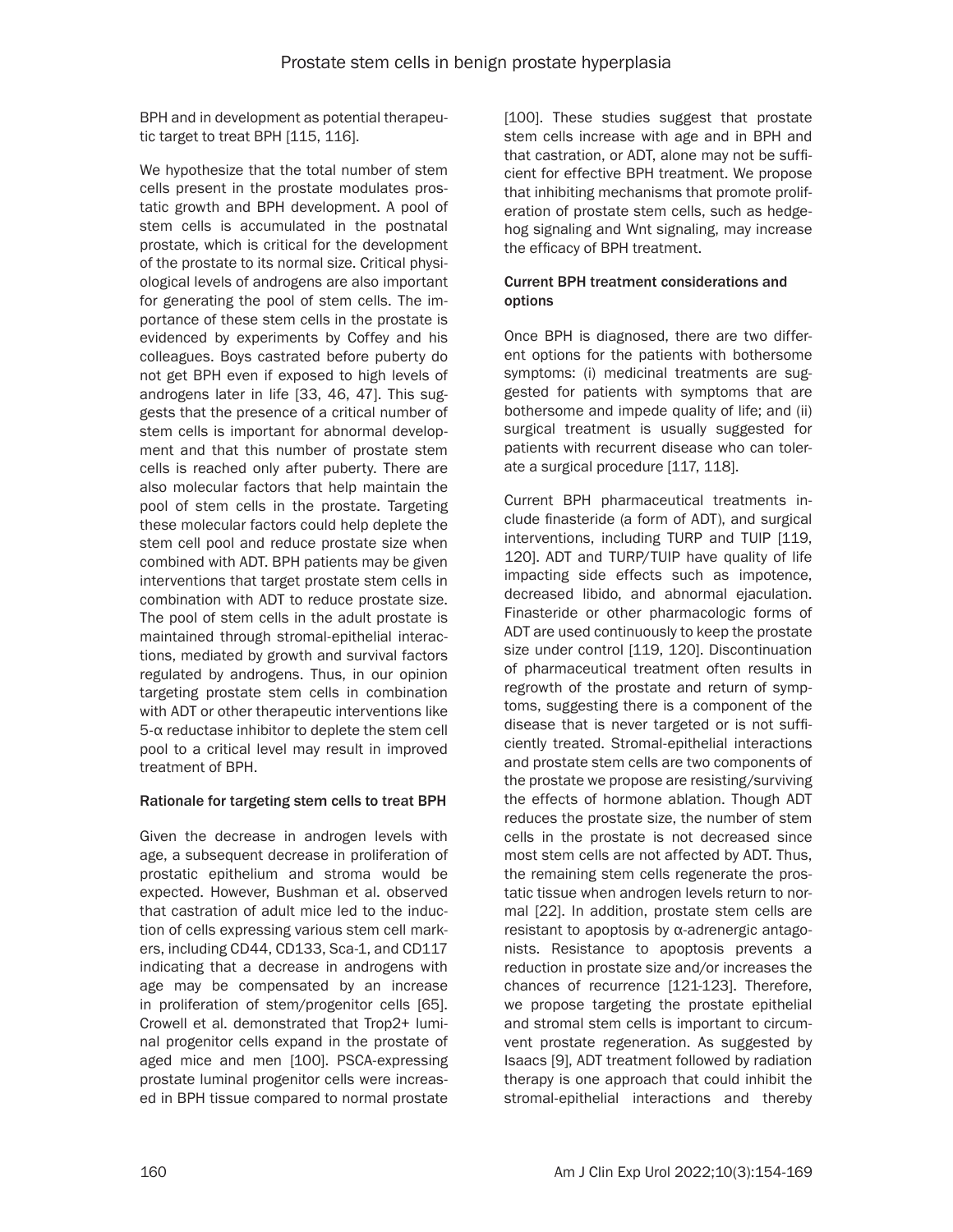inhibit signaling that triggers proliferation of the stem cell compartment. The enlarged prostate should be targeted in a way as to reduce stem cell numbers to a critically low level, without complete depletion of the stem cell pool. This critically low level of the stem cell pool will leave the remaining stem cells presumably unable to induce BPH development in the future, even if triggered by different autocrine and paracrine signaling factors. Thus, we propose that BPH treatment should focus on reducing prostate size, reducing the number of prostatic stem cells and relieving the associated clinical symptoms of lower urinary tract. Though different options are available for BPH treatment, some significantly impact the patient's quality of life. Several avenues that can be targeted pharmacologically to reduce BPH symptoms by reducing the size of the enlarged prostate include: i) targeting DHT synthesis; ii) targeting smooth muscle function; iii) surgical interventions; iv) targeting stromal-epithelial interactions; v) targeting stem cells.

i) Targeting DHT synthesis: Several clinical trials compromised of patients with moderate-tosevere clinical BPH symptoms demonstrated a reduction in BPH symptoms and prostate size by treatment with α-adrenergic antagonists in combination with either 5-α reductase types 1 and 2 inhibitors [1-5]. α-Adrenergic antagonists are drugs that block α-adrenoceptors that function to constrict smooth muscles surrounding the urethra and bladder. Relaxation of smooth muscles with α-adrenergic antagonists improves urine flow. Examples of α-adrenergic blockers include tamsulosin (FlomaxÒ), alfuzosin, terazosin, and doxazosin. 5-α reductase types 1 and 2 inhibitors inhibit the 5- $α$  reductase enzymes, thereby blocking the conversion of T to DHT. 5-α reductase inhibitors, finasteride and dutasteride, further reduce prostate size, thus, improving the BPH symptoms. Clinical trials demonstrated that treating patients with BPH with α-adrenergic antagonists and/or 5-α reductase inhibitors may have long-term control at reducing the prostate size and improving BPH symptoms. However, such treatments are not effective at completely eliminating the need for surgery or the risk of acute urinary retention. BPH is a clinically progressive disease. While pharmaceutical treatment alleviates symptoms of BPH, the chances of return of symptoms are high, suggesting targeting additional mechanisms of BPH disease would be more successful.

ii) Targeting smooth muscle function: a. αadrenergic antagonists are drugs that block α-adrenoceptors that function to constrict smooth muscles surrounding the urethra and bladder. Relaxation of smooth muscles with α-adrenergic antagonists improves urine flow and relieves BPH symptoms. Examples of α-adrenergic blockers include tamsulosin (FlomaxÒ), alfuzosin, terazosin, and doxazosin. b. Other medications that target smooth muscle activity in the urinary track include anticholinergic drugs that inhibit muscarinic receptors in the bladder urothelium which limit detrusor overactivity associated with BPH. While these medications can show some benefit, they need to be used with caution, especially in elderly patients, due to the numerous side effects, most notably confusion [6].

iii) Surgical interventions: In addition to TURP procedures, multiple surgical interventions have been developed to treat BPH, including endoscopic procedures such as a prostatic urethral lift. This procedure can alleviate adverse effects such as erectile and ejaculatory dysfunction but is less efficacious than a TURP [120]. Other surgical procedures with limited evidence of benefit include aquablation, prostatic stenting, and prostatic artery embolization. Each of these procedures is less invasive than TURP; however, long-term data and success rates have not been sufficiently measured [6].

iv) Targeting stromal-epithelial interactions: Stromal-epithelial interactions regulate prostate development and contribute to prostatic diseases. Animal and *in vitro* models provide evidence that targeting growth factor signaling pathways between stromal-epithelial compartments, such as hedgehog, notch, and estrogen receptor signaling, would decrease prostate growth and BPH symptoms. Growth factor signaling regulates stromal-epithelial interactions leading to stromal and epithelial cell proliferation [124]. For instance, stromal and epithelial cell proliferation and differentiation were observed to be dependent on Notch signaling [125, 126]. ER-α promotes proliferation, and ER-β induces apoptosis in normal prostate epithelium and prostate cancer [92]. ER-α is overexpressed in BPH stroma, whereas in BPH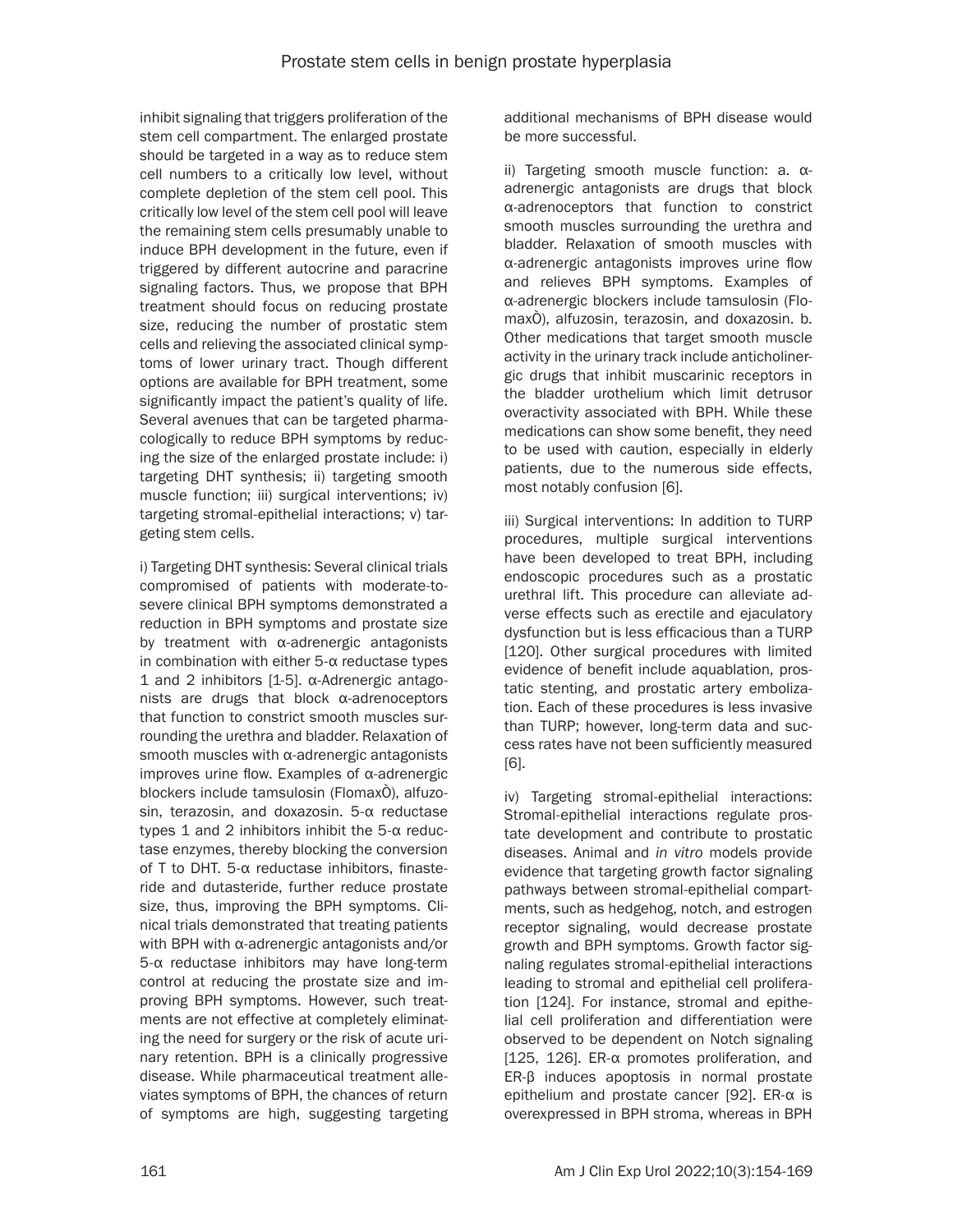ER-β is minimally expressed in stromal cells and highly expressed in basal and luminal cells [92]. Furthermore, ER-α, not ER-β, increases urine retention in mice which can be relieved with treatment with the ER-α antagonist, raloxifene [127]. Additionally, in the prostate of aging men, the levels of prostatic testosterone decrease while the levels of estrogens increase [92, 128, 129]. A loss of ER-β expression and increased expression of ER-α is observed in BPH and prostate cancer [129]. Therefore, targeting the estrogen receptor pathway is another strategy to treat BPH. Paracrine signaling, such as PI3K/AKT/mTOR, hedgehog signaling, and IGF signaling also plays a role in regulating stromal-epithelial interactions. Deregulation of these pathways that mediate paracrine signaling can lead to BPH [10]. Studying the signaling pathways involved in stromal-epithelial proliferation and differentiation may identify new targets for more effective therapies for BPH.

v) Targeting stem cells: While most therapies focus on reducing prostate size and temporarily alleviating the patient's symptoms, an emphasis on targeting stem cells may help prevent regrowth of the prostate and return of BPH symptoms, in our opinion. BPH stem cells can be targeted by several mechanisms. In studies from our laboratory, prostate stem cells that have a functionally active ABCG2 transporter and aldehyde dehydrogenase 1A1 (ALDH1A1) can serially regenerate the prostate when combined with embryonic rat urogenital mesenchyme [130, 131]. Additionally, we showed ABCG2 regulates the maintenance of mouse and human prostate stem cells and can be pharmaceutically inhibited to decrease regeneration of the mouse prostate [132, 133]. Additionally, targeting stem cells can be accomplished by inhibiting signaling pathways such as hedgehog, PI3K/AKT and Wnt, which promote self-renewal and proliferation of prostate stem cells [10], and can be investigated as potential targets for therapeutic interventions. Recent studies take advantage of linking antibodies against cancer stem surface markers to nanoparticles to target cytotoxic agents specifically to cancer stem cells as described in a recent review [134]. Many of the surface markers used to target nanoparticles are found on prostate stem cells, including CD44 and CD133 [11]. Specifically, nanoparticles linked

with CD44 antibodies have successfully targeted therapy to prostate cancer stem cells [135]. We propose that nanoparticles linked to antibodies to prostate stem cell markers would target prostate stem cells in BPH and have therapeutic benefits.

### Future directions

While there are several treatment options for BPH, most are not curative for the majority of patients and significantly decrease in quality of life of patients with BPH. Given the significant number of men affected by BPH, prevention and curative treatments should be the focus of future research. Targeting prostate stem cells provides an opportunity to develop curative treatments. While some studies have focused on preventing the growth of the prostate and reducing the symptoms of BPH, or finding therapies with fewer side effects; these studies have not focused on targeting prostate stem cells. More studies are needed to evaluate novel therapies in preclinical models with the goal of rapid movement toward clinical trials. Silymarin is a phytoestrogen compound that can prevent testosterone-induced BPH in rats [136]. In this study, silymarin is both pro-apoptotic and anti-oxidative to prevent BPH [136]. Better nutrition and exercise are also indicated in the prevention of BPH. Dietary supplements including zinc, β-sitosterol, saw palmetto, *Pygeum Africannum,* and Cernilton can help relieve symptoms of BPH and have fewer side effects. Additionally, studies have shown that intake of dietary supplements, such as isoflavones (genistein) or medicinal herbs (saw palmetto), significantly improve symptoms of BPH, including a decrease in LUTS [137]. Diets containing a high intake of vegetables, polyunsaturated fats, and moderate alcohol intake also decrease the risk of BPH. In contrast, diets associated with a high intake of starches and red meats increase the risk of BPH [138, 139]. More BPH prevention studies need to be performed to assess the role of diet in disrupting prostate stem cell regulation of prostate growth. Specifically, more studies are needed examining the impact of dietary supplements specifically on prostatic stem cells are need.

Naturopathic medicinal therapies, including qianliening capsule (a natural product and a Chinese formulation) and saw palmetto are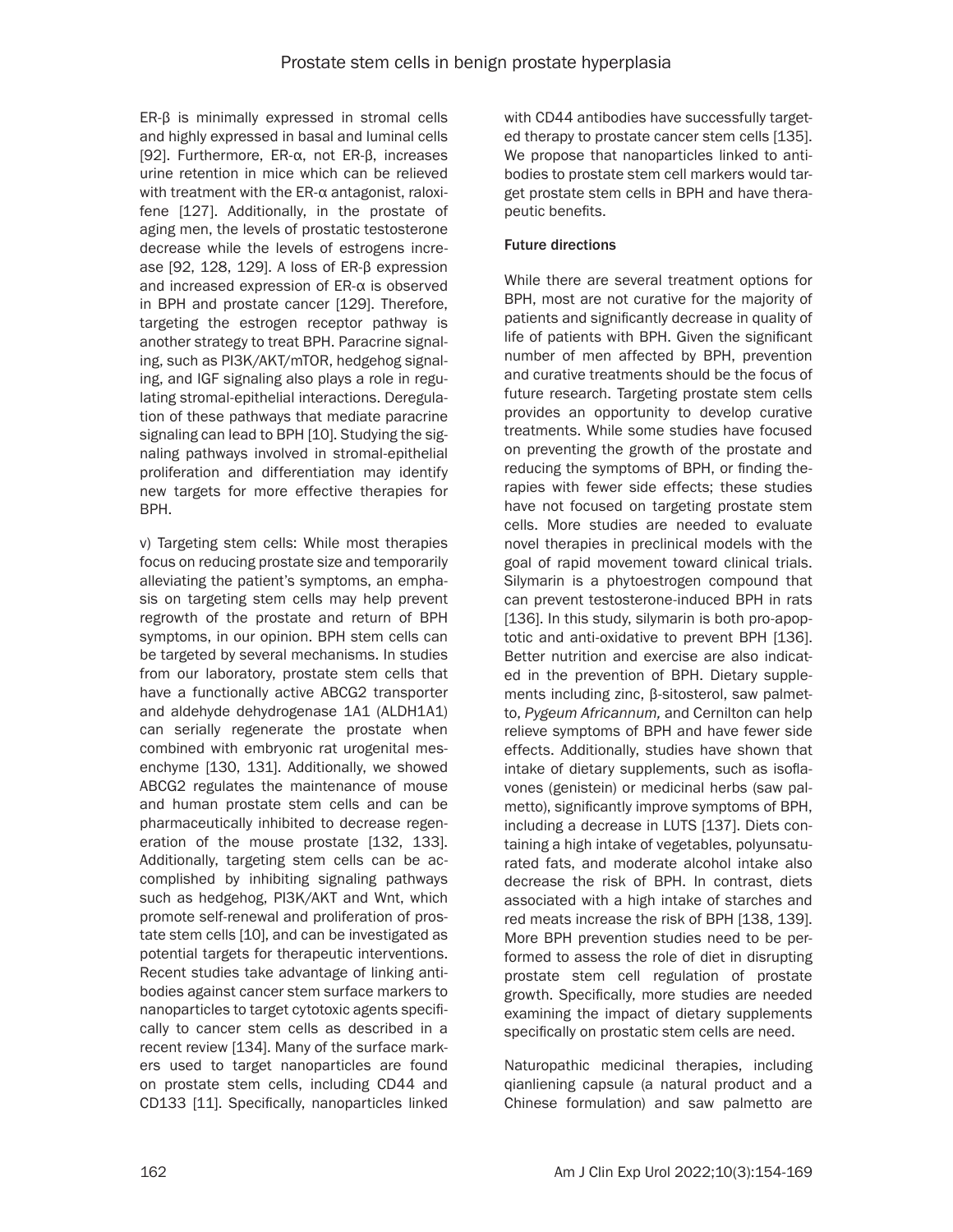options that target prostate stem cells in BPH and have fewer side effects. Qianliening, in capsule form, acts through suppression of the EGFR/STAT3 signaling pathway leading to decreased expression of Bcl-2 resulting in decreased prostate epithelial proliferation [12]. Other natural products, including saw palmetto, *Pygeum Africanum*, and *Hypoxis rooperi,* have few side effects and are being used to successfully treat BPH [13]. Disulfiram is a naturopathic therapy that inhibits ALDH detoxification of alcohol and has been used as an anti-alcoholic drug for decades. Disulfiram directly targets stem cells with high ALDH activity and has been shown to specifically target cancer stem cells, recently reviewed [140]. The ALDH3A1 isoform is elevated in BPH, making disulfiram an exciting new treatment to test in BPH [141]. The role of ALDH in stem in BPH warrants further studies. Targeting prostate stem cells in BPH can help manage the disease and delay the growth of the prostate. Additionally, in our opinion, therapy strategies that target prostate stem cells are likely effective therapies in the prevention of BPH.

#### **Conclusions**

In the absence of symptoms that disrupt lifestyle, management of BPH by watchful waiting is an option for patients [117]. Current BPH therapeutic and surgical therapies reduce the prostate burden and alleviate the associated symptoms of BPH but do not reduce the risk of disease progression and return of BPH symptoms with the regrowth of the prostate. Furthermore, current pharmaceutical and surgical therapy options have harmful side effects that can greatly impact the patient's quality of life. In our opinion, there is a need for better therapeutic options to effectively prevent and treat BPH. To achieve better therapeutic outcomes, BPH treatment strategies should focus more on the root problem in the development, progression, and pathogenesis of BPH [9, 16, 21, 103] and focusing on stem cell biology in BPH provides an attractive therapeutic target. The vast knowledge of the prostatic stem cells in development and growth needs to be exploited in order to better manage the inevitable emergence of BPH in aging men.

#### Disclosure of conflict of interest

None.

Address correspondence to: Wendy J Huss, Departments of Dermatology and Cell Stress Biology, Roswell Park Comprehensive Cancer Center, Buffalo, NY 14263, USA. E-mail: wendy.huss@roswellpark.org

#### **References**

- [1] Andersen JT, Ekman P, Wolf H, Beisland HO, Johansson JE, Kontturi M, Lehtonen T and Tveter K. Can finasteride reverse the progress of benign prostatic hyperplasia? A two-year placebo-controlled study. The Scandinavian BPH Study Group. Urology 1995; 46: 631-637.
- [2] Marberger MJ. Long-term effects of finasteride in patients with benign prostatic hyperplasia: a double-blind, placebo-controlled, multicenter study. PROWESS Study Group. Urology 1998; 51: 677-686.
- [3] Kirby RS, Roehrborn C, Boyle P, Bartsch G, Jardin A, Cary MM, Sweeney M and Grossman EB. Efficacy and tolerability of doxazosin and finasteride, alone or in combination, in treatment of symptomatic benign prostatic hyperplasia: the Prospective European Doxazosin and Combination Therapy (PREDICT) trial. Urology 2003; 61: 119-126.
- [4] Lepor H, Williford WO, Barry MJ, Brawer MK, Dixon CM, Gormley G, Haakenson C, Machi M, Narayan P and Padley RJ. The efficacy of terazosin, finasteride, or both in benign prostatic hyperplasia. Veterans Affairs Cooperative Studies Benign Prostatic Hyperplasia Study Group. N Engl J Med 1996; 335: 533-539.
- [5] McConnell JD, Roehrborn CG, Bautista OM, Andriole GL Jr, Dixon CM, Kusek JW, Lepor H, McVary KT, Nyberg LM Jr, Clarke HS, Crawford ED, Diokno A, Foley JP, Foster HE, Jacobs SC, Kaplan SA, Kreder KJ, Lieber MM, Lucia MS, Miller GJ, Menon M, Milam DF, Ramsdell JW, Schenkman NS, Slawin KM and Smith JA. The long-term effect of doxazosin, finasteride, and combination therapy on the clinical progression of benign prostatic hyperplasia. N Engl J Med 2003; 349: 2387-2398.
- [6] Bortnick E, Brown C, Simma-Chiang V and Kaplan SA. Modern best practice in the management of benign prostatic hyperplasia in the elderly. Ther Adv Urol 2020; 12: 1756287220929486.
- [7] Lerner LB, McVary KT, Barry MJ, Bixler BR, Dahm P, Das AK, Gandhi MC, Kaplan SA, Kohler TS, Martin L, Parsons JK, Roehrborn CG, Stoffel JT, Welliver C and Wilt TJ. Management of lower urinary tract symptoms attributed to benign prostatic hyperplasia: AUA GUIDELINE PART I-initial work-up and medical management. J Urol 2021; 206: 806-817.
- [8] Shindo T, Hashimoto K, Shimizu T, Itoh N and Masumori N. Significance of intraprostatic architecture and regrowth velocity for consider-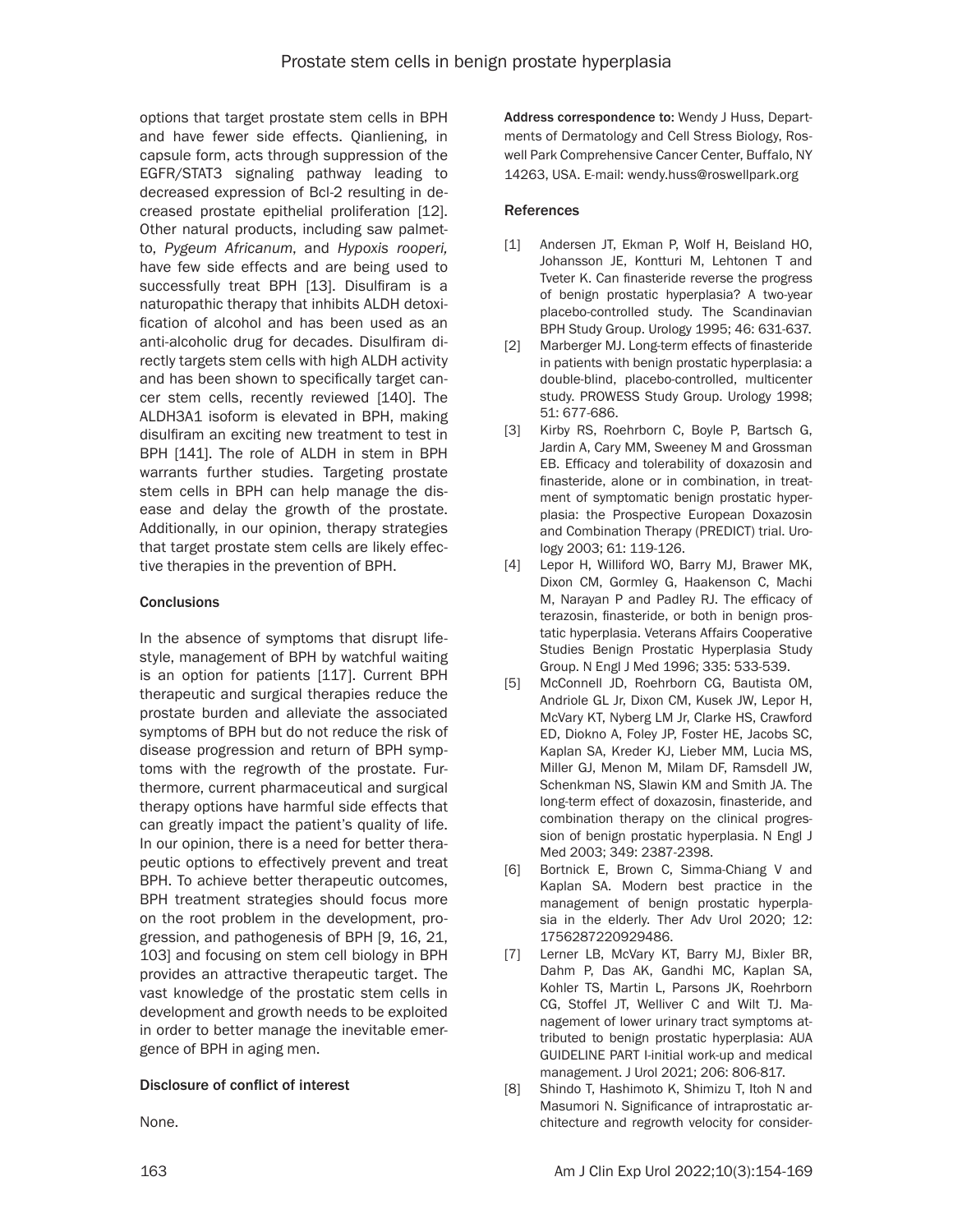ing discontinuation of dutasteride after combination therapy with an alpha blocker: a prospective, pilot study. Korean J Urol 2015; 56: 305-309.

- [9] English HF, Santen RJ and Isaacs JT. Response of glandular versus basal rat ventral prostatic epithelial cells to androgen withdrawal and replacement. Prostate 1987; 11: 229-242.
- [10] Blum R, Gupta R, Burger PE, Ontiveros CS, Salm SN, Xiong X, Kamb A, Wesche H, Marshall L, Cutler G, Wang X, Zavadil J, Moscatelli D and Wilson EL. Molecular signatures of the primitive prostate stem cell niche reveal novel mesenchymal-epithelial signaling pathways. PLoS One 2010; 5: e13024.
- [11] Chen H, Lin J, Shan Y and Zhengmao L. The promotion of nanoparticle delivery to two populations of gastric cancer stem cells by CD133 and CD44 antibodies. Biomed Pharmacother 2019; 115: 108857.
- [12] Lin J, Zhou J, Xu W, Zhong X, Hong Z and Peng J. Qianliening capsule treats benign prostatic hyperplasia via suppression of the EGF/STAT3 signaling pathway. Exp Ther Med 2013; 5: 1293-1300.
- [13] Rick FG, Abi-Chaker A, Szalontay L, Perez R, Jaszberenyi M, Jayakumar AR, Shamaladevi N, Szepeshazi K, Vidaurre I, Halmos G, Krishan A, Block NL and Schally AV. Shrinkage of experimental benign prostatic hyperplasia and reduction of prostatic cell volume by a gastrinreleasing peptide antagonist. Proc Natl Acad Sci U S A 2013; 110: 2617-2622.
- [14] Chang RT, Kirby R and Challacombe BJ. Is there a link between BPH and prostate cancer? Practitioner 2012; 256: 13-16, 2.
- [15] Eaton CL. Aetiology and pathogenesis of benign prostatic hyperplasia. Curr Opin Urol 2003; 13: 7-10.
- [16] McNeal JE. Origin and evolution of benign prostatic enlargement. Invest Urol 1978; 15: 340-345.
- [17] Walsh PC. Human benign prostatic hyperplasia: etiological considerations. Prog Clin Biol Res 1984; 145: 1-25.
- [18] Wei JT, Calhoun E and Jacobsen SJ. Urologic diseases in America project: benign prostatic hyperplasia. J Urol 2005; 173: 1256-1261.
- [19] Ekman P. BPH epidemiology and risk factors. Prostate Suppl 1989; 2: 23-31.
- [20] Tang J and Yang J. Etiopathogenesis of benign prostatic hypeprlasia. Indian J Urol 2009; 25: 312-317.
- [21] Berry SJ, Coffey DS, Walsh PC and Ewing LL. The development of human benign prostatic hyperplasia with age. J Urol 1984; 132: 474- 479.
- [22] Isaacs JT. Prostate stem cells and benign prostatic hyperplasia. Prostate 2008; 68: 1025- 1034.
- [23] Notara M and Ahmed A. Benign prostate hyperplasia and stem cells: a new therapeutic opportunity. Cell Biol Toxicol 2012; 28: 435-442.
- [24] Prajapati A, Gupta S and Mistry B. Prostate stem cells in the development of benign prostate hyperplasia and prostate cancer: emerging role and concepts. Biomed Res Int 2013; 2013: 107954.
- [25] Schuster GA and Schuster TG. The relative amount of epithelium, muscle, connective tissue and lumen in prostatic hyperplasia as a function of the mass of tissue resected. J Urol 1999; 161: 1168-1173.
- [26] McNeal JE. Regional morphology and pathology of the prostate. Am J Clin Pathol 1968; 49: 347-357.
- [27] McNeal JE, Redwine EA, Freiha FS and Stamey TA. Zonal distribution of prostatic adenocarcinoma. Correlation with histologic pattern and direction of spread. Am J Surg Pathol 1988; 12: 897-906.
- [28] McNeal JE. Normal anatomy of the prostate and changes in benign prostatic hypertrophy and carcinoma. Semin Ultrasound CT MR 1988; 9: 329-334.
- [29] McNeal JE. Normal histology of the prostate. Am J Surg Pathol 1988; 12: 619-633.
- [30] McNeal J. Pathology of benign prostatic hyperplasia. Insight into etiology. Urol Clin North Am 1990; 17: 477-486.
- [31] Peeling WB. Diagnostic assessment of benign prostatic hyperplasia. Prostate Suppl 1989; 2: 51-68.
- [32] Tanguay S, Awde M, Brock G, Casey R, Kozak J, Lee J, Nickel JC and Saad F. Diagnosis and management of benign prostatic hyperplasia in primary care. Can Urol Assoc J 2009; 3 Suppl 2: S92-S100.
- [33] Isaacs JT and Coffey DS. Etiology and disease process of benign prostatic hyperplasia. Prostate Suppl 1989; 2: 33-50.
- [34] McConnell JD. The pathophysiology of benign prostatic hyperplasia. J Androl 1991; 12: 356- 363.
- [35] Schroder FH and Blom JH. Natural history of benign prostatic hyperplasia (BPH). Prostate Suppl 1989; 2: 17-22.
- [36] Isaacs JT, Brendler CB and Walsh PC. Changes in the metabolism of dihydrotestosterone in the hyperplastic human prostate. J Clin Endocrinol Metab 1983; 56: 139-146.
- [37] Brendler CB, Follansbee AL and Isaacs JT. Discrimination between normal, hyperplastic and malignant human prostatic tissues by enzymatic profiles. J Urol 1985; 133: 495-501.
- [38] Wilson JD. The pathogenesis of benign prostatic hyperplasia. Am J Med 1980; 68: 745- 756.
- [39] Walsh PC, Hutchins GM and Ewing LL. Tissue content of dihydrotestosterone in human pros-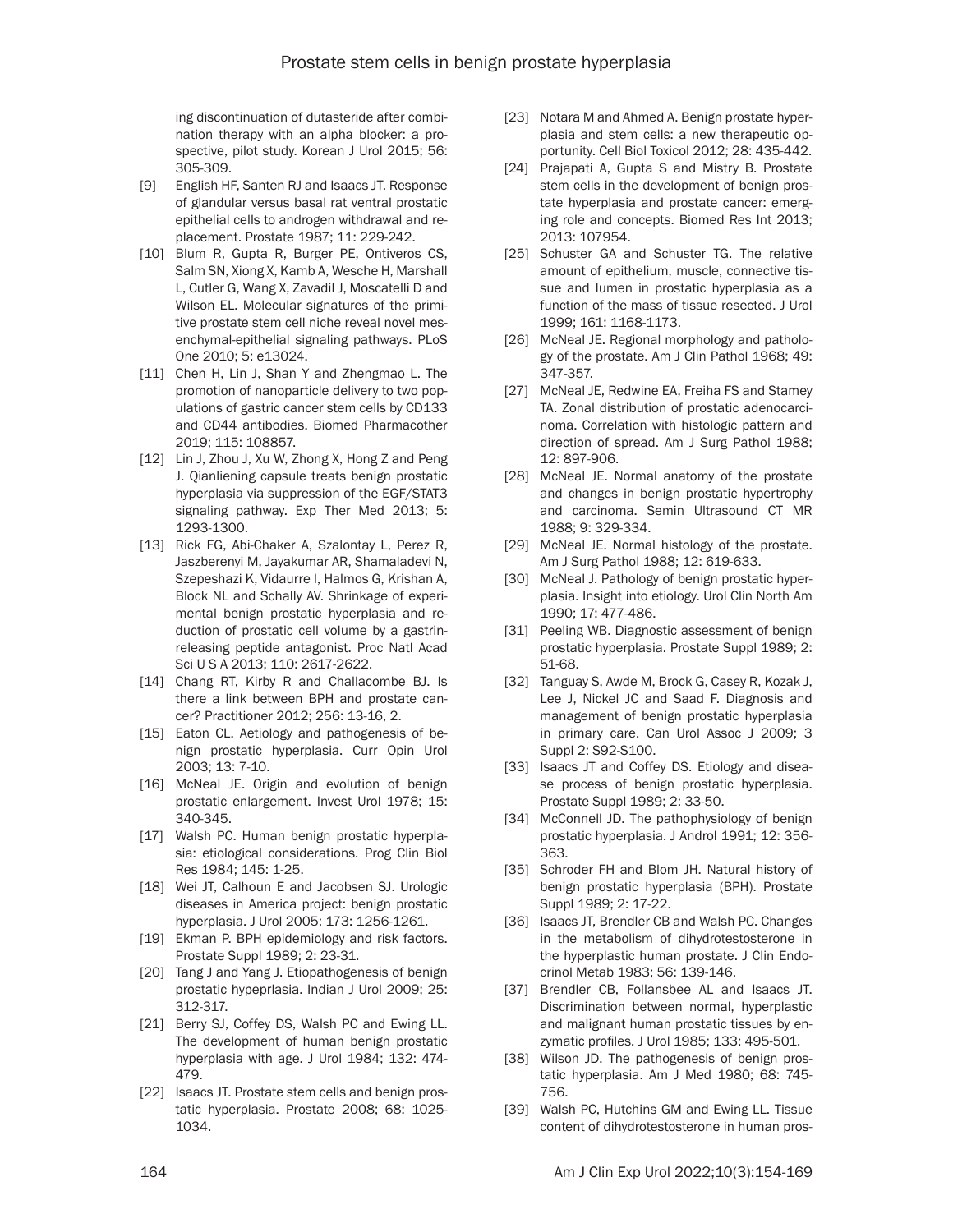tatic hyperplasis is not supranormal. J Clin Invest 1983; 72: 1772-1777.

- [40] Claus S, Wrenger M, Senge T and Schulze H. Immunohistochemical determination of age related proliferation rates in normal and benign hyperplastic human prostates. Urol Res 1993; 21: 305-308.
- [41] Shapiro E, Becich MJ, Hartanto V and Lepor H. The relative proportion of stromal and epithelial hyperplasia is related to the development of symptomatic benign prostate hyperplasia. J Urol 1992; 147: 1293-1297.
- [42] Cunha GR and Lung B. The possible influence of temporal factors in androgenic responsiveness of urogenital tissue recombinants from wild-type and androgen-insensitive (Tfm) mice. J Exp Zool 1978; 205: 181-193.
- [43] Bianchi-Frias D, Vakar-Lopez F, Coleman IM, Plymate SR, Reed MJ and Nelson PS. The effects of aging on the molecular and cellular composition of the prostate microenvironment. PLoS One 2010; 5: e12501.
- [44] Bhowmick NA, Chytil A, Plieth D, Gorska AE, Dumont N, Shappell S, Washington MK, Neilson EG and Moses HL. TGF-beta signaling in fibroblasts modulates the oncogenic potential of adjacent epithelia. Science 2004; 303: 848-851.
- [45] Morrison C, Thornhill J and Gaffney E. The connective tissue framework in the normal prostate, BPH and prostate cancer: analysis by scanning electron microscopy after cellular digestion. Urol Res 2000; 28: 304-307.
- [46] Geller J. Pathogenesis and medical treatment of benign prostatic hyperplasia. Prostate Suppl 1989; 2: 95-104.
- [47] Geller J. Overview of benign prostatic hypertrophy. Urology 1989; 34: 57-63.
- [48] Imperato-McGinley J, Guerrero L, Gautier T and Peterson RE. Steroid 5alpha-reductase deficiency in man: an inherited form of male pseudohermaphroditism. Science 1974; 186: 1213-1215.
- [49] Siiteri PK and Wilson JD. Dihydrotestosterone in prostatic hypertrophy. I. The formation and content of dihydrotestosterone in the hypertrophic prostate of man. J Clin Invest 1970; 49: 1737-1745.
- [50] Morfin RF, Di Stefano S, Bercovici JP and Floch HH. Comparison of testosterone, 5alpha-dihydrotestosterone and 5alpha-adrostane-3beta, 17beta-diol metabolisms in human normal and hyperplastic prostates. J Steroid Biochem 1978; 9: 245-252.
- [51] Wilkin RP, Bruchovsky N, Shnitka TK, Rennie PS and Comeau TL. Stromal 5 alpha-reductase activity is elevated in benign prostatic hyperplasia. Acta Endocrinol (Copenh) 1980; 94: 284-288.
- [52] Habib FK, Lee IR, Stitch SR and Smith PH. Androgen levels in the plasma and prostatic tissues of patients with benign hypertrophy and carcinoma of the prostate. J Endocrinol 1976; 71: 99-107.
- [53] Hammond GL. Endogenous steroid levels in the human prostate from birth to old age: a comparison of normal and diseased tissues. J Endocrinol 1978; 78: 7-19.
- [54] Devlin CM, Simms MS and Maitland NJ. Benign prostatic hyperplasia - what do we know? BJU Int 2021; 127: 389-399.
- [55] Izumi K, Mizokami A, Lin WJ, Lai KP and Chang C. Androgen receptor roles in the development of benign prostate hyperplasia. Am J Pathol 2013; 182: 1942-1949.
- [56] Lai KP, Huang CK, Chang YJ, Chung CY, Yamashita S, Li L, Lee SO, Yeh S and Chang C. New therapeutic approach to suppress castration-resistant prostate cancer using ASC-J9 via targeting androgen receptor in selective prostate cells. Am J Pathol 2013; 182: 460-473.
- [57] Yu S, Zhang C, Lin CC, Niu Y, Lai KP, Chang HC, Yeh SD, Chang C and Yeh S. Altered prostate epithelial development and IGF-1 signal in mice lacking the androgen receptor in stromal smooth muscle cells. Prostate 2011; 71: 517- 524.
- [58] Lai KP, Yamashita S, Vitkus S, Shyr CR, Yeh S and Chang C. Suppressed prostate epithelial development with impaired branching morphogenesis in mice lacking stromal fibromuscular androgen receptor. Mol Endocrinol 2012; 26: 52-66.
- [59] Yu S, Yeh CR, Niu Y, Chang HC, Tsai YC, Moses HL, Shyr CR, Chang C and Yeh S. Altered prostate epithelial development in mice lacking the androgen receptor in stromal fibroblasts. Prostate 2012; 72: 437-449.
- [60] Wu CT, Altuwaijri S, Ricke WA, Huang SP, Yeh S, Zhang C, Niu Y, Tsai MY and Chang C. Increased prostate cell proliferation and loss of cell differentiation in mice lacking prostate epithelial androgen receptor. Proc Natl Acad Sci U S A 2007; 104: 12679-12684.
- [61] Kerr JF and Searle J. Deletion of cells by apoptosis during castration-induced involution of the rat prostate. Virchows Arch B Cell Pathol 1973; 13: 87-102.
- [62] Kyprianou N and Isaacs JT. Activation of programmed cell death in the rat ventral prostate after castration. Endocrinology 1988; 122: 552-562.
- [63] Staack A, Kassis AP, Olshen A, Wang Y, Wu D, Carroll PR, Grossfeld GD, Cunha GR and Hayward SW. Quantitation of apoptotic activity following castration in human prostatic tissue in vivo. Prostate 2003; 54: 212-219.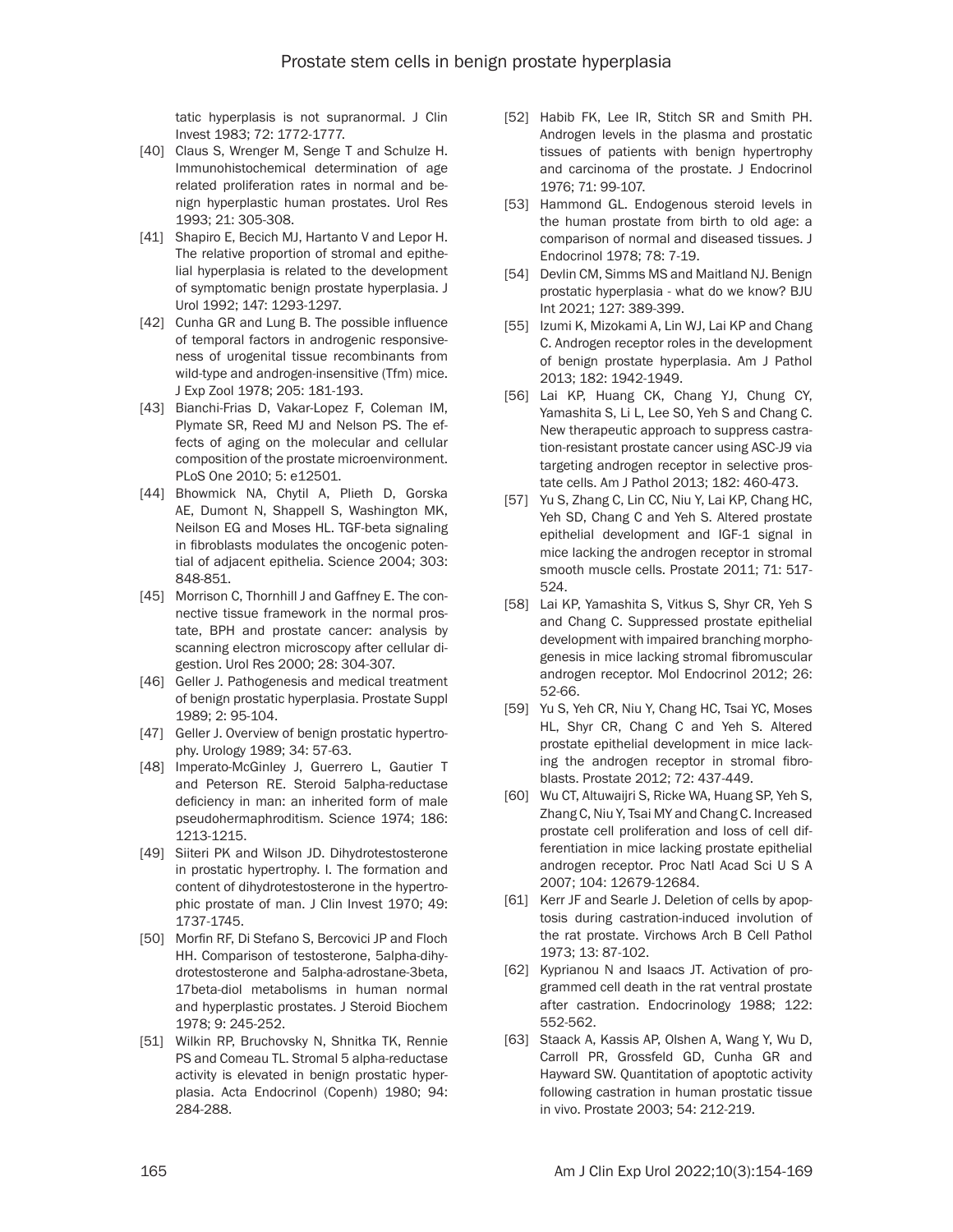- [64] Shabsigh A, Chang DT, Heitjan DF, Kiss A, Olsson CA, Puchner PJ and Buttyan R. Rapid reduction in blood flow to the rat ventral prostate gland after castration: preliminary evidence that androgens influence prostate size by regulating blood flow to the prostate gland and prostatic endothelial cell survival. Prostate 1998; 36: 201-206.
- [65] McLaren ID, Jerde TJ and Bushman W. Role of interleukins, IGF and stem cells in BPH. Differentiation 2011; 82: 237-243.
- [66] Jerde TJ and Bushman W. IL-1 induces IGFdependent epithelial proliferation in prostate development and reactive hyperplasia. Sci Signal 2009; 2: ra49.
- [67] Ruan W, Powell-Braxton L, Kopchick JJ and Kleinberg DL. Evidence that insulin-like growth factor I and growth hormone are required for prostate gland development. Endocrinology 1999; 140: 1984-1989.
- [68] DiGiovanni J, Kiguchi K, Frijhoff A, Wilker E, Bol DK, Beltran L, Moats S, Ramirez A, Jorcano J and Conti C. Deregulated expression of insulin-like growth factor 1 in prostate epithelium leads to neoplasia in transgenic mice. Proc Natl Acad Sci U S A 2000; 97: 3455-3460.
- [69] Hahn AM, Myers JD, McFarland EK, Lee S and Jerde TJ. Interleukin-driven insulin-like growth factor promotes prostatic inflammatory hyperplasia. J Pharmacol Exp Ther 2014; 351: 605- 615.
- [70] Shah A, Shah AA, K N and Lobo R. Mechanistic targets for BPH and prostate cancer - a review. Rev Environ Health 2021; 36: 261-270.
- [71] Kassen A, Sutkowski DM, Ahn H, Sensibar JA, Kozlowski JM and Lee C. Stromal cells of the human prostate: initial isolation and characterization. Prostate 1996; 28: 89-97.
- [72] Lean ME, Han TS and Morrison CE. Waist circumference as a measure for indicating need for weight management. BMJ 1995; 311: 158- 161.
- [73] Ross R, Neeland IJ, Yamashita S, Shai I, Seidell J, Magni P, Santos RD, Arsenault B, Cuevas A, Hu FB, Griffin BA, Zambon A, Barter P, Fruchart JC, Eckel RH, Matsuzawa Y and Despres JP. Waist circumference as a vital sign in clinical practice: a Consensus Statement from the IAS and ICCR Working Group on Visceral Obesity. Nat Rev Endocrinol 2020; 16: 177-189.
- [74] Wang S, Mao Q, Lin Y, Wu J, Wang X, Zheng X and Xie L. Body mass index and risk of BPH: a meta-analysis. Prostate Cancer Prostatic Dis 2012; 15: 265-272.
- [75] Gotera W, Mahadita GW, Bakta IM, Oka AA, Budiartha AAG, Putra Manuaba IB and Maliawan S. Waist circumference increased risk of benign prostatic hyperplasia through an increase in the level of interleukin-6 and insu-

lin resistance in abdominal obesity patients. Bali Medical Journal 2017; 6: 204.

- [76] Ricke EA, Williams K, Lee YF, Couto S, Wang Y, Hayward SW, Cunha GR and Ricke WA. Androgen hormone action in prostatic carcinogenesis: stromal androgen receptors mediate prostate cancer progression, malignant transformation and metastasis. Carcinogenesis 2012; 33: 1391-1398.
- [77] Tanner MJ, Welliver RC Jr, Chen M, Shtutman M, Godoy A, Smith G, Mian BM and Buttyan R. Effects of androgen receptor and androgen on gene expression in prostate stromal fibroblasts and paracrine signaling to prostate cancer cells. PLoS One 2011; 6: e16027.
- [78] Ho SM, Tang WY, Belmonte de Frausto J and Prins GS. Developmental exposure to estradiol and bisphenol A increases susceptibility to prostate carcinogenesis and epigenetically regulates phosphodiesterase type 4 variant 4. Cancer Res 2006; 66: 5624-5632.
- [79] Giusti RM, Iwamoto K and Hatch EE. Diethylstilbestrol revisited: a review of the long-term health effects. Ann Intern Med 1995; 122: 778-788.
- [80] McPherson SJ, Ellem SJ, Simpson ER, Patchev V, Fritzemeier KH and Risbridger GP. Essential role for estrogen receptor beta in stromal-epithelial regulation of prostatic hyperplasia. Endocrinology 2007; 148: 566-574.
- [81] Prins GS and Korach KS. The role of estrogens and estrogen receptors in normal prostate growth and disease. Steroids 2008; 73: 233- 244
- [82] Cunha GR. Mesenchymal-epithelial interactions: past, present, and future. Differentiation 2008; 76: 578-586.
- [83] Joesting MS, Cheever TR, Volzing KG, Yamaguchi TP, Wolf V, Naf D, Rubin JS and Marker PC. Secreted frizzled related protein 1 is a paracrine modulator of epithelial branching morphogenesis, proliferation, and secretory gene expression in the prostate. Dev Biol 2008; 317: 161-173.
- [84] Sugimura Y, Foster BA, Hom YK, Lipschutz JH, Rubin JS, Finch PW, Aaronson SA, Hayashi N, Kawamura J and Cunha GR. Keratinocyte growth factor (KGF) can replace testosterone in the ductal branching morphogenesis of the rat ventral prostate. Int J Dev Biol 1996; 40: 941-951.
- [85] Lin VK, Wang SY, Vazquez DV, C Xu C, Zhang S and Tang L. Prostatic stromal cells derived from benign prostatic hyperplasia specimens possess stem cell like property. Prostate 2007; 67: 1265-1276.
- [86] Karhadkar SS, Bova GS, Abdallah N, Dhara S, Gardner D, Maitra A, Isaacs JT, Berman DM and Beachy PA. Hedgehog signalling in pros-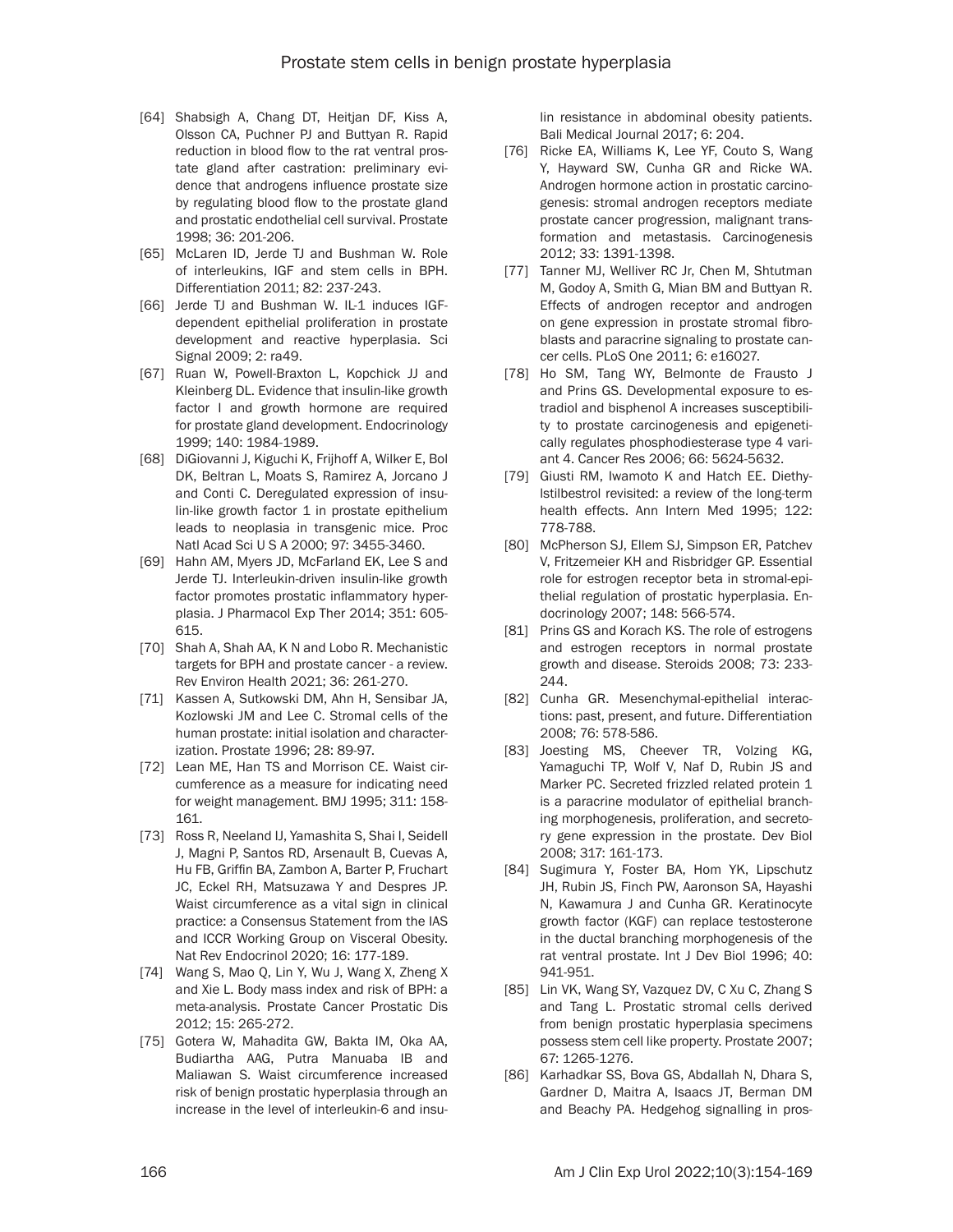tate regeneration, neoplasia and metastasis. Nature 2004; 431: 707-712.

- [87] Peehl DM and Rubin JS. Keratinocyte growth factor: an androgen-regulated mediator of stromal-epithelial interactions in the prostate. World J Urol 1995; 13: 312-317.
- [88] Cunha GR, Hayward SW, Wang YZ and Ricke WA. Role of the stromal microenvironment in carcinogenesis of the prostate. Int J Cancer 2003; 107: 1-10.
- [89] Montecinos VP, Godoy A, Hinklin J, Vethanayagam RR and Smith GJ. Primary xenografts of human prostate tissue as a model to study angiogenesis induced by reactive stroma. PLoS One 2012; 7: e29623.
- [90] Gerdes MJ, Dang TD, Larsen M and Rowley DR. Transforming growth factor-beta1 induces nuclear to cytoplasmic distribution of androgen receptor and inhibits androgen response in prostate smooth muscle cells. Endocrinology 1998; 139: 3569-3577.
- [91] Bhatia-Gaur R, Donjacour AA, Sciavolino PJ, Kim M, Desai N, Young P, Norton CR, Gridley T, Cardiff RD, Cunha GR, Abate-Shen C and Shen MM. Roles for Nkx3.1 in prostate development and cancer. Genes Dev 1999; 13: 966-977.
- [92] Royuela M, de Miguel MP, Bethencourt FR, Sanchez-Chapado M, Fraile B, Arenas MI and Paniagua R. Estrogen receptors alpha and beta in the normal, hyperplastic and carcinomatous human prostate. J Endocrinol 2001; 168: 447-454.
- [93] Ellem SJ and Risbridger GP. The dual, opposing roles of estrogen in the prostate. Ann N Y Acad Sci 2009; 1155: 174-186.
- [94] Huang L, Pu Y, Hu WY, Birch L, Luccio-Camelo D, Yamaguchi T and Prins GS. The role of Wnt5a in prostate gland development. Dev Biol 2009; 328: 188-199.
- [95] Le V, He Y, Aldahl J, Hooker E, Yu EJ, Olson A, Kim WK, Lee DH, Wong M, Sheng R, Mi J, Geradts J, Cunha GR and Sun Z. Loss of androgen signaling in mesenchymal sonic hedgehog responsive cells diminishes prostate development, growth, and regeneration. PLoS Genet 2020; 16: e1008588.
- [96] Olson AW, Le V, Wang J, Hiroto A, Kim WK, Lee DH, Aldahl J, Wu X, Kim M, Cunha GR, You S and Sun Z. Stromal androgen and hedgehog signaling regulates stem cell niches in pubertal prostate development. Development 2021; 148: dev199738.
- [97] Peng YC, Levine CM, Zahid S, Wilson EL and Joyner AL. Sonic hedgehog signals to multiple prostate stromal stem cells that replenish distinct stromal subtypes during regeneration. Proc Natl Acad Sci U S A 2013; 110: 20611- 20616.
- [98] Berges RR, Vukanovic J, Epstein JI, CarMichel M, Cisek L, Johnson DE, Veltri RW, Walsh PC and Isaacs JT. Implication of cell kinetic changes during the progression of human prostatic cancer. Clin Cancer Res 1995; 1: 473-480.
- [99] Beltran H, Hruszkewycz A, Scher HI, Hildesheim J, Isaacs J, Yu EY, Kelly K, Lin D, Dicker A, Arnold J, Hecht T, Wicha M, Sears R, Rowley D, White R, Gulley JL, Lee J, Diaz Meco M, Small EJ, Shen M, Knudsen K, Goodrich DW, Lotan T, Zoubeidi A, Sawyers CL, Rudin CM, Loda M, Thompson T, Rubin MA, Tawab-Amiri A, Dahut W and Nelson PS. The role of lineage plasticity in prostate cancer therapy resistance. Clin Cancer Res 2019; 25: 6916-6924.
- [100] Crowell PD, Fox JJ, Hashimoto T, Diaz JA, Navarro HI, Henry GH, Feldmar BA, Lowe MG, Garcia AJ, Wu YE, Sajed DP, Strand DW and Goldstein AS. Expansion of luminal progenitor cells in the aging mouse and human prostate. Cell Rep 2019; 28: 1499-1510.
- [101] Karthaus WR, laquinta PJ, Drost J, Gracanin A, van Boxtel R, Wongvipat J, Dowling CM, Gao D, Begthel H, Sachs N, Vries RG, Cuppen E, Chen Y, Sawyers CL and Clevers HC. Identification of multipotent luminal progenitor cells in human prostate organoid cultures. Cell 2014; 159: 163-175.
- [102] Middleton LW, Shen Z, Varma S, Pollack AS, Gong X, Zhu S, Zhu C, Foley JW, Vennam S, Sweeney RT, Tu K, Biscocho J, Eminaga O, Nolley R, Tibshirani R, Brooks JD, West RB and Pollack JR. Genomic analysis of benign prostatic hyperplasia implicates cellular re-landscaping in disease pathogenesis. JCI Insight 2019; 5: e129749.
- [103] Brennen WN and Isaacs JT. Mesenchymal stem cells and the embryonic reawakening theory of BPH. Nature reviews. Urology 2018; 15: 703-715.
- [104] Evans GS and Chandler JA. Cell proliferation studies in the rat prostate: II. The effects of castration and androgen-induced regeneration upon basal and secretory cell proliferation. Prostate 1987; 11: 339-351.
- [105] Verhagen AP, Aalders TW, Ramaekers FC, Debruyne FM and Schalken JA. Differential expression of keratins in the basal and luminal compartments of rat prostatic epithelium during degeneration and regeneration. Prostate 1988; 13: 25-38.
- [106] Ravenna L, Lubrano C, Di Silverio F, Vacca A, Felli MP, Maroder M, D'Eramo G, Sciarra F, Frati L, Gulino A, et al. Androgenic and antiandrogenic control on epidermal growth factor, epidermal growth factor receptor, and androgen receptor expression in human prostate cancer cell line LNCaP. Prostate 1995; 26: 290-298.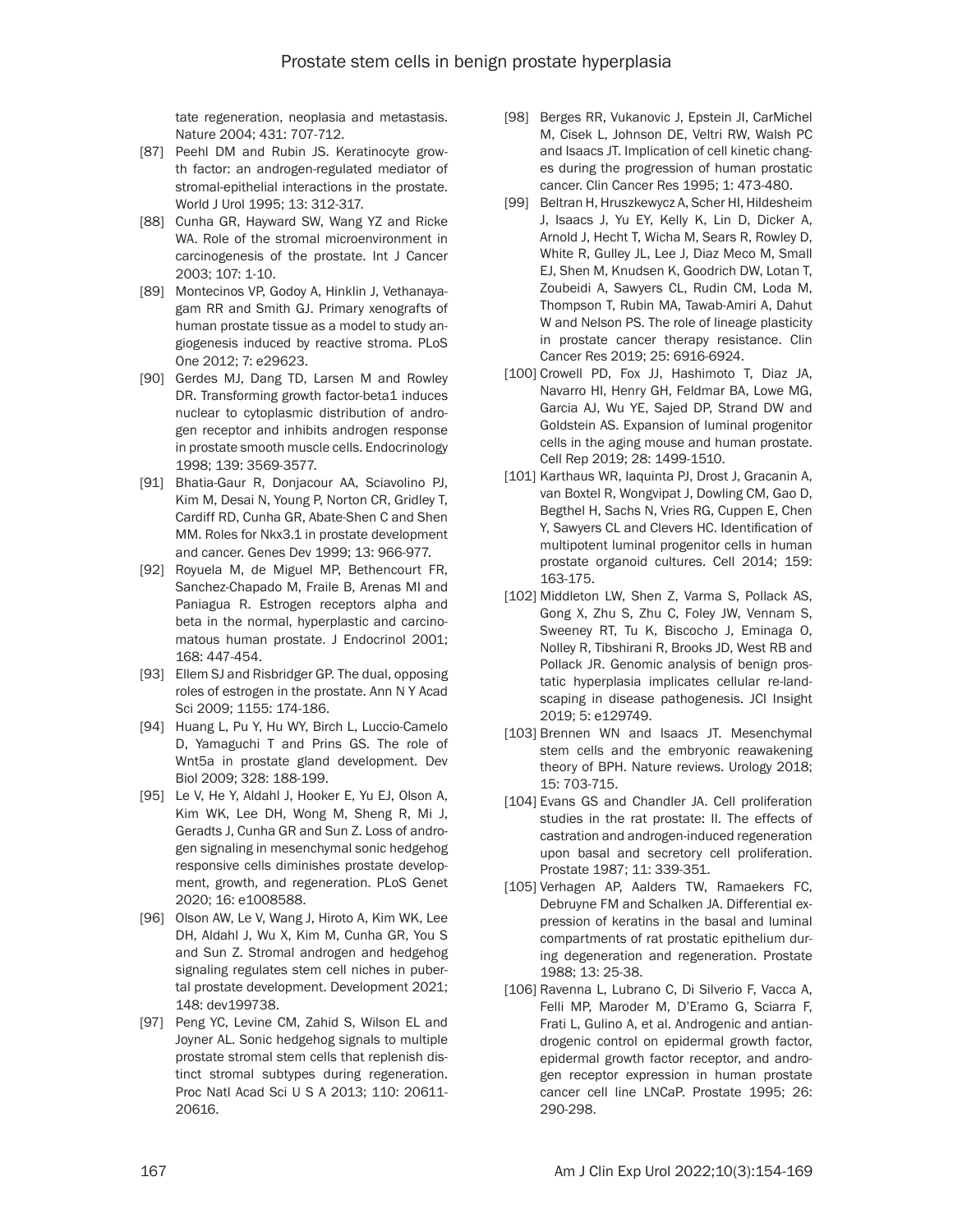- [107] Chua CW, Shibata M, Lei M, Toivanen R, Barlow LJ, Bergren SK, Badani KK, McKiernan JM, Benson MC, Hibshoosh H and Shen MM. Single luminal epithelial progenitors can generate prostate organoids in culture. Nat Cell Biol 2014; 16: 951-961, 951-954.
- [108] Karthaus WR, Iaquinta PJ, Drost J, Gracanin A, van Boxtel R, Wongvipat J, Dowling CM, Gao D, Begthel H, Sachs N, Vries RGJ, Cuppen E, Chen Y, Sawyers CL and Clevers HC. Identification of multipotent luminal progenitor cells in human prostate organoid cultures. Cell 2014; 159: 163-175.
- [109] Crowley L, Cambuli F, Aparicio L, Shibata M, Robinson BD, Xuan S, Li W, Hibshoosh H, Loda M, Rabadan R and Shen MM. A single-cell atlas of the mouse and human prostate reveals heterogeneity and conservation of epithelial progenitors. Elife 2020; 9: e59465.
- [110] Claus S, Berges R, Senge T and Schulze H. Cell kinetic in epithelium and stroma of benign prostatic hyperplasia. J Urol 1997; 158: 217- 221.
- [111] Kyprianou N, Tu H and Jacobs SC. Apoptotic versus proliferative activities in human benign prostatic hyperplasia. Hum Pathol 1996; 27: 668-675.
- [112] Colombel M, Vacherot F, Diez SG, Fontaine E, Buttyan R and Chopin D. Zonal variation of apoptosis and proliferation in the normal prostate and in benign prostatic hyperplasia. Br J Urol 1998; 82: 380-385.
- [113] Thompson TC and Yang G. Regulation of apoptosis in prostatic disease. Prostate Suppl 2000; 9: 25-28.
- [114] Zhang X, Zhang Q, Zhang Z, Na Y and Guo Y. Apoptosis profiles in benign prostatic hyperplasia: close associations of cell kinetics with percent area density of histologic composition. Urology 2006; 68: 905-910.
- [115] Chen M, Tanner M, Levine AC, Levina E, Ohouo P and Buttyan R. Androgenic regulation of hedgehog signaling pathway components in prostate cancer cells. Cell Cycle 2009; 8: 149- 157.
- [116] Fibbi B, Penna G, Morelli A, Adorini L and Maggi M. Chronic inflammation in the pathogenesis of benign prostatic hyperplasia. Int J Androl 2010; 33: 475-488.
- [117] Rosenberg MT, Miner MM, Riley PA and Staskin DR. STEP: simplified treatment of the enlarged prostate. Int J Clin Pract 2010; 64: 488-496.
- [118] AUA Practice Guidelines Committee. AUA guideline on management of benign prostatic hyperplasia (2003). Chapter 1: diagnosis and treatment recommendations. J Urol 2003; 170: 530-547.
- [119] Mirone V, Sessa A, Giuliano F, Berges R, Kirby M and Moncada I. Current benign prostatic hy-

perplasia treatment: impact on sexual function and management of related sexual adverse events. Int J Clin Pract 2011; 65: 1005-1013.

- [120] Lerner LB, McVary KT, Barry MJ, Bixler BR, Dahm P, Das AK, Gandhi MC, Kaplan SA, Kohler TS, Martin L, Parsons JK, Roehrborn CG, Stoffel JT, Welliver C and Wilt TJ. Management of lower urinary tract symptoms attributed to benign prostatic hyperplasia: AUA GUIDELINE PART II-surgical evaluation and treatment. J Urol 2021; 206: 818-826.
- [121] Bajek A, Pokrywka L, Wolski Z, Debski R and Drewa T. Prostate epithelial stem cells are resistant to apoptosis after alpha1-antagonist treatment. The impact for BPH patients. Cent European J Urol 2011; 64: 256-257.
- [122] Chlosta P, Drewa T and Kaplan S. Alphablockade, apoptosis, and prostate shrinkage: how are they related? Cent European J Urol 2013; 66: 189-194.
- [123] Kyprianou N. Doxazosin and terazosin suppress prostate growth by inducing apoptosis: clinical significance. J Urol 2003; 169: 1520- 1525.
- [124] Lucia MS and Lambert JR. Growth factors in benign prostatic hyperplasia: basic science implications. Curr Urol Rep 2008; 9: 272-278.
- [125] Orr B, Grace OC, Vanpoucke G, Ashley GR and Thomson AA. A role for notch signaling in stromal survival and differentiation during prostate development. Endocrinology 2009; 150: 463-472.
- [126] Wu X, Xu K, Zhang L, Deng Y, Lee P, Shapiro E, Monaco M, Makarenkova HP, Li J, Lepor H and Grishina I. Differentiation of the ductal epithelium and smooth muscle in the prostate gland are regulated by the Notch/PTEN-dependent mechanism. Dev Biol 2011; 356: 337-349.
- [127] Nicholson TM, Moses MA, Uchtmann KS, Keil KP, Bjorling DE, Vezina CM, Wood RW and Ricke WA. Estrogen receptor-α is a key mediator and therapeutic target for bladder complications of benign prostatic hyperplasia. J Urol 2015; 193: 722-729.
- [128] Bushman W. Etiology, epidemiology, and natural history of benign prostatic hyperplasia. Urol Clin North Am 2009; 36: 403-415.
- [129] Bonkhoff H and Berges R. The evolving role of oestrogens and their receptors in the development and progression of prostate cancer. Eur Urol 2009; 55: 533-542.
- [130] Foster BA, Gangavarapu KJ, Mathew G, Azabdaftari G, Morrison CD, Miller A and Huss WJ. Human prostate side population cells demonstrate stem cell properties in recombination with urogenital sinus mesenchyme. PLoS One 2013; 8: e55062.
- [131] Gangavarapu KJ, Azabdaftari G, Morrison CD, Miller A, Foster BA and Huss WJ. Aldehyde de-